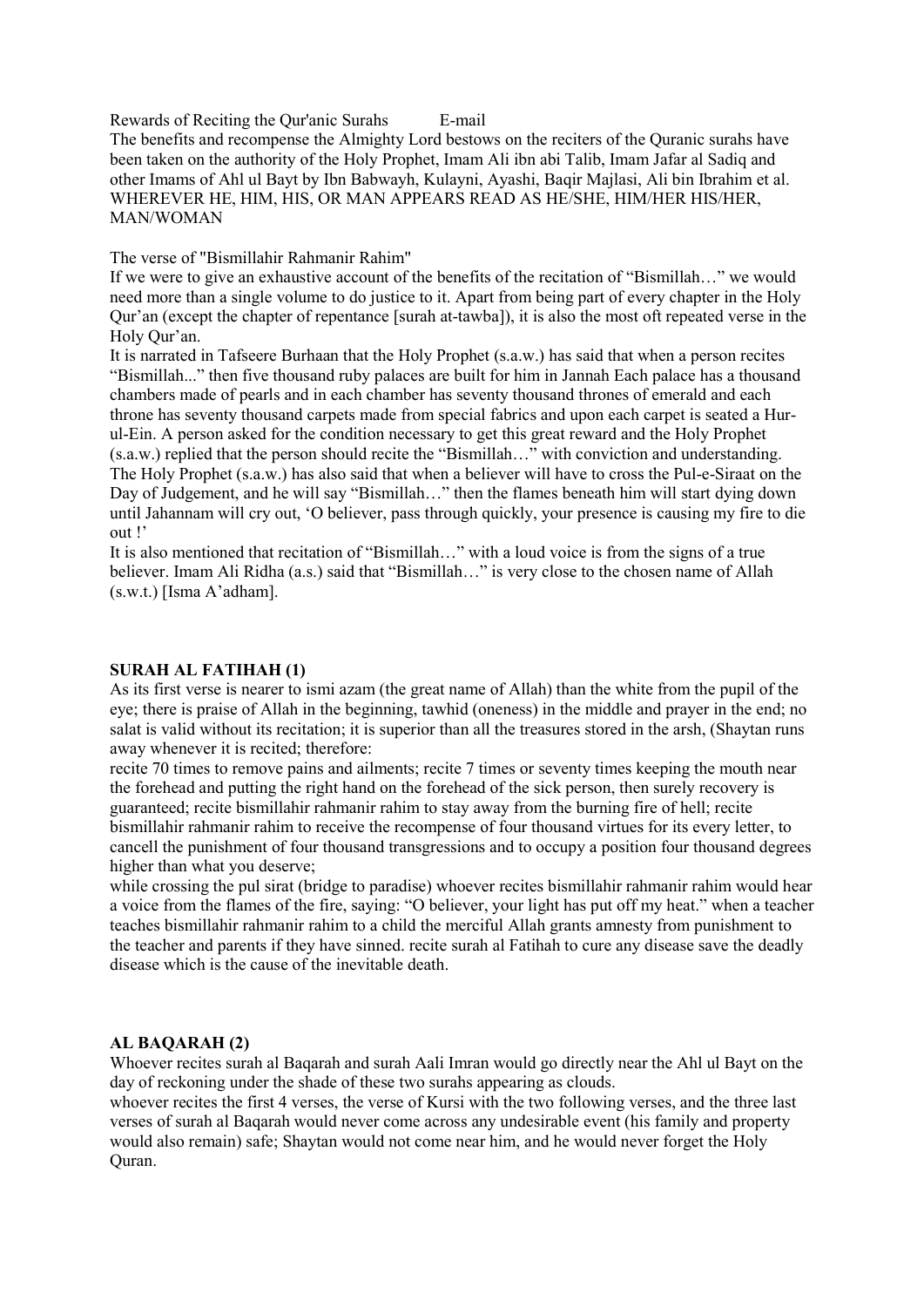This surah has 286 verses and is a 'madani' surah ie. it was revealed in Madinah. It is also the longest surah in the Holy Qur'an.

The Holy Prophet (s.a.w.) has said that whoever recites the first four verses of surah al-Baqarah, accompanied by the 'ayatul kursi' together with the last three verses of this surah - and makes a habit of reciting these verses daily – his life, property and family will be protected and no evil shall come upon them. Shaitan will not come close to him and he will not be from those who forget Allah (s.w.t.).

# AALI IMRAN (3)

See (i) of surah al Baqarah.

If a person recites surah Aali Imran, the merciful Allah would grant immunity to him from the fire of hell. If surah of Aali Imran, written on paper with saffron, is hung around the neck of a woman whose pregnancy does not last, she would, by command of Allah, would give birth to a child. If it is hung on a tree which does not produce fruit and whose leaves fall down, by command of Allah, it would produce fruit.

If Aali Imran, written on paper in saffron, is hung around the neck of a barren woman, she would conceive and give birth to a child.

If it is hung around the neck, distress and hardship would go away, ease and comfort come to stay.

In this surah, there are a total of 200 verses and it was revealed in Madinah. The Holy Prophet (s.a.w.) has said that whoever recites surah Ale-Imran on Friday, then until the setting of the sun, he will be showered by the Mercy of Allah (s.w.t.) and the angels will beg for his forgiveness.

The Prophet (s.a.w.) has also recommended this surah for those women who are not able to conceive. The surah should be written using saffron and then given to her to wear as a talisman and by the Will of Allah (s.w.t.) she will conceive.

Imam Ja'far as-Sadiq (a.s.) has said that if a person faces hardship in earning his livelihood, he should write this surah and wear it as a talisman and Allah (s.w.t.) will increase his sustenance greatly. The Imam (a.s.) also said that if anyone recites both surah al-Baqarah and Ale-Imran, then these surahs will come in the shape of clouds on the day of judgement to protect him from the scorching heat.

#### AL NISA (4)

Whoever recites this surah on every Friday shall remain safe from the squeezing of the grave.

This surah was revealed in Madinah and has a total of 177 verses. In 'tafseer al-burhan' it is written that Imam Ali (a.s.) has said that whoever recites this surah on every Friday, he will remain safe from the squeezing in the grave ('fishare qabr').

#### AL MA-IDAH (5)

Whoso recites this surah on every Thursday, would remain safe from wrongdoing and would not associate any partner with Allah.

Whoever recites this surah Allah adds ten good deeds and conceals ten evil deeds and his position near Allah goes up ten times more than what he deserves.

#### AL AN-AM (6)

Whoso recites this surah, the seventy thousand angels who came with it at the time of its descending, glorifying Allah, will pray for his forgiveness, and good fortune day and night upto the day of judgement.

To seek fulfilment of legitimate desires pray a 4 rak-at salat, in sets of 2 rak-ats, with surah al Fatihah and surah al An-am in each rak-at, after the recitation of al An-am say: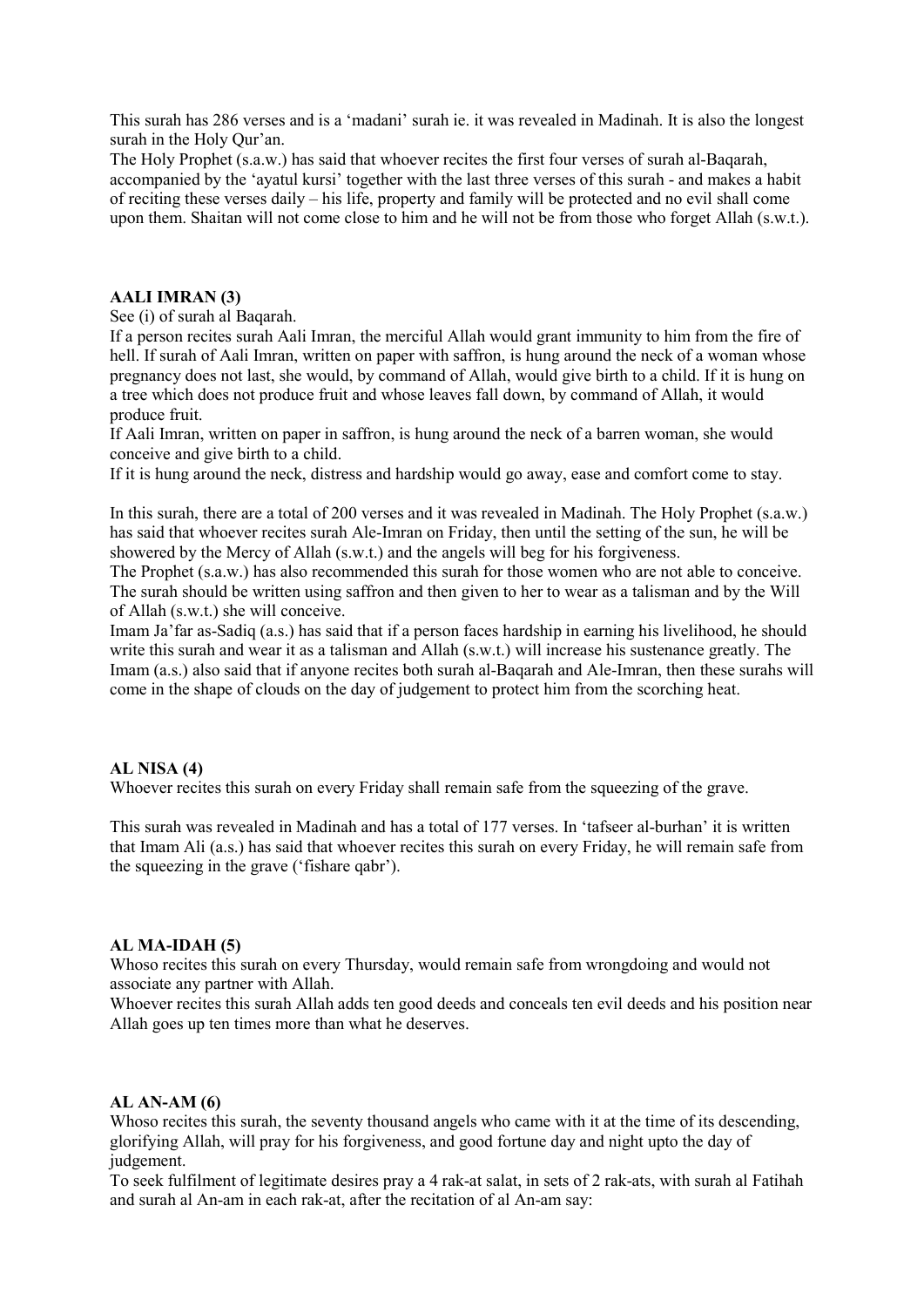YA KARIM YA KARIM YA KARIM YA AZIM YA AZIM YA AZIM YA AZAM MIN KULLI AZIM YA SAMI AL DU-A-I YA MAN LA TUGHAYYIRUTUL AYYAMU WAL LAYLI SALLI ALA MUHAMMADIN WA ALI MUHAMMAD WARHAM ZAFI WA FAQRI WA FAQATI WA MASKANATI FA INNAK ALAMU BIHA MINNI WA ANTA ALAMU HAJATI YA MAN RAHIMA SHAYKHA YAQUBA RADDA ALAYHI YUSUFA QURRATA AYNIHI YA MAN RAHIMA AYYUBA BADA HULULI BALA-IHI YA MAN RAHIMA MUHAMMADAN ALAYHI WA ALIHIS SALAMU WA MANIL YATIMA AWAHU WA NASARAHU ALA JABABIRATI QURAYSH WA TAWAGHITIHA WA AMKANAHU MIN HUM

YA MUGHITHU YA MUGHITHU YA MUGHITHU [O Munificent, O Munificent, O Munificent;

Great, O Great, O Great;

O Hearer of prayer;

O He whom the alternations of days and nights do not effect;

send blessings on Muhammad and on his children and have mercy on my weakness, poverty,

destitution, and helplessness;

because, verily You alone knows (more than me) about these things, You also knows (more than me) about my needs;

O He who had mercy on prophet Yaqub and brought back his son, Yusuf, to meet him;

O He who had mercy on prophet Ayub when misfortunes and calamities surrounded from all sides;

O He who had mercy on Muhammad, peace be on him, and looked after him when he was an orphan, and assisted him against the evil and unjust chiefs of Quraysh;

O Helper, O Helper, O Helper.

Now beseech Allah to filful your legitimate desire, inshallah He would surely grant you what you want.

Whoso recites surah al An-am from the beginning upto taksibun, Allah would give him reward of the worship of forty thousand angels upto the day of judgement. The same reward is available to those who recite this surah in the morning.

(iv) Whoso writes this surah with musk and saffron on a china plate, washes it with clean water and drinks it for 6 consecutive days Allah would bestow on him great good and the reciter would never go insane, and would remain safe from every kind of ache and pain.

# AL ARAF (7)

Whoso recites this surah every month would be on the day of judgfement, among those about whom verse 35 of this surah says:

"No fear shall come upon them, nor shall they grieve."

If this surah is recited on Friday, the reciter would not be examined on the day of reckoning.

This surah would be a witness for the reciter on the day of judgement.

On the day of judgement Allah would hang a curtain between the reciter of this surah and Shaytan, and he would be treated as the companions of prophet Adam.

Whoso writes this surah with rose water and saffron on paper and hangs it around his neck, so long it remains there, no carninvorous animal would touch him.

Whoso recites this surah every month hypocrisy would not touch him, and the reciter would be accepted as the shiah of Imam Ali.

AL ANFAL (8) See (vi) in al Araf (7).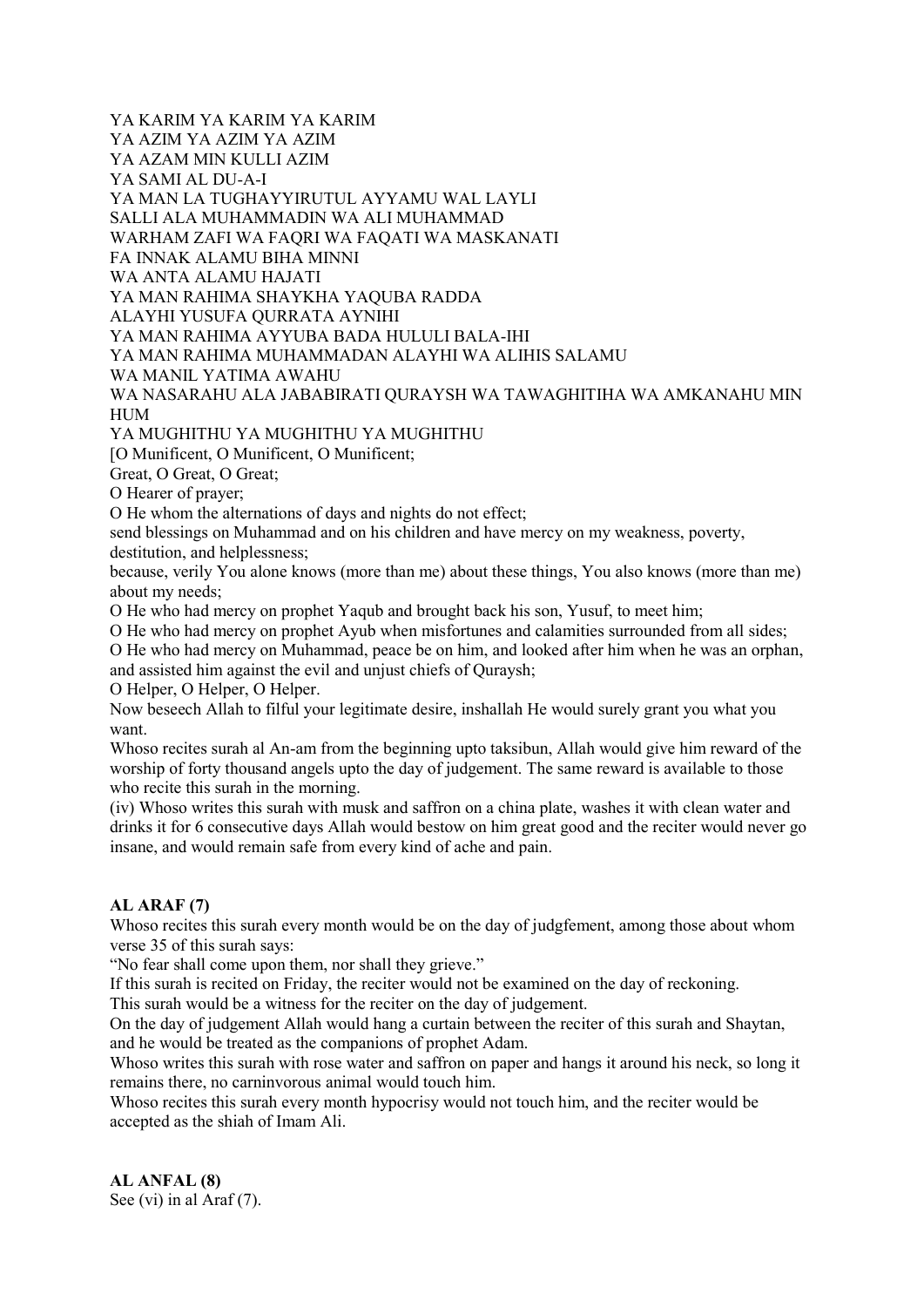Recitation of this surah breaks the neck of self-conceit, pride and other evils. The Holy Prophet would intercede on behalf of the reciter of this surah on the day of judement and assure the almighty Lord that hypocrisy never touched the reciter of this surah.

Good deeds equal in number to all the hypocrites would be recorded in the name of the reciter of this surah.

Whoso writes this surah on paper and hangs around his neck as a tawiz would get his rights from the man - in-authority. He would have an upper hand over those who quarrel with him or annoy him and come out fully satisfied.

#### AL BARA-AT OR TAWBAH (9)

Whoever recites this surah Allah would keep him safe from falling a victim to hypocrisy. Whoever writes this surah on paper and keeps it in his headwear or on his body would be safe from thieves; if there is a fire in neighbourhood no misfortune would befall on him.

#### YUNUS (10)

Whoso recites this surah once in two or three months would have no fear of going into the camp of those who live in ignorance (infidels); and Allah would raise him on the day of judgement in the group of the favourites of Allah. Whoso recites this surah would get the reward mentioned in its verse 26 : "For those who do good is the best reward and more. Neither darkness nor ignominy shall cover their faces. They are the dwellers of the garden where they will abide for ever."

Whoever recites this surah his reward would be equal to the number of the persons who have testified Allah or belied Him.

Whoever writes this surah on paper and keeps it in his house alongwith the names of all inmates any intrigue by any of these would be disclosed to him; whoever writes this surah on a tray or china plate, washes it with clean water, kneads flour with that water, cooks it and gives a slice of the loaf to every one, the real culprit would not be able to swallow it and would make confession of guilt.

#### HUD (11)

Whoso recites this surah every Friday Allah would raise him in the company of prophets on the day of judgement, no sin would be recorded in his register of deeds and he would have a smooth sailing during the final reckoning.

Whoso recites this surah, Allah would give him recompense equal to the number of people who had testified or belied the prophets of Allah; and the recompense and favours given to martyrs; and an easy reckoning.

#### YUSUF (12)

Whosoe recites this surah every day he would not encounter any distress on the day of judgement and would be among the virtuous servants of Allah; and would be as beautiful as prophet Yusuf. Whoso recites this surah is kept safe from adultery, and unlawful sexual activity.

#### AL RAD (13)

Whoever recites this surah often times lightning would never srike him; if he loves Ali and Ahl ul Bayt, would go into paradise without reckoning; he would have the entitlement to intercede on behalf of his friends and relatives. Whoever recites this surah, his reward would be equal to the number of clouds which have passed over the earth (countless, innumerable); and on the day of reckoning he would be among those who had fulfilled their promise made with Allah.

If this surah is written on paper after praying salat tahajjud and hung on the door of a tyrant he would die soon.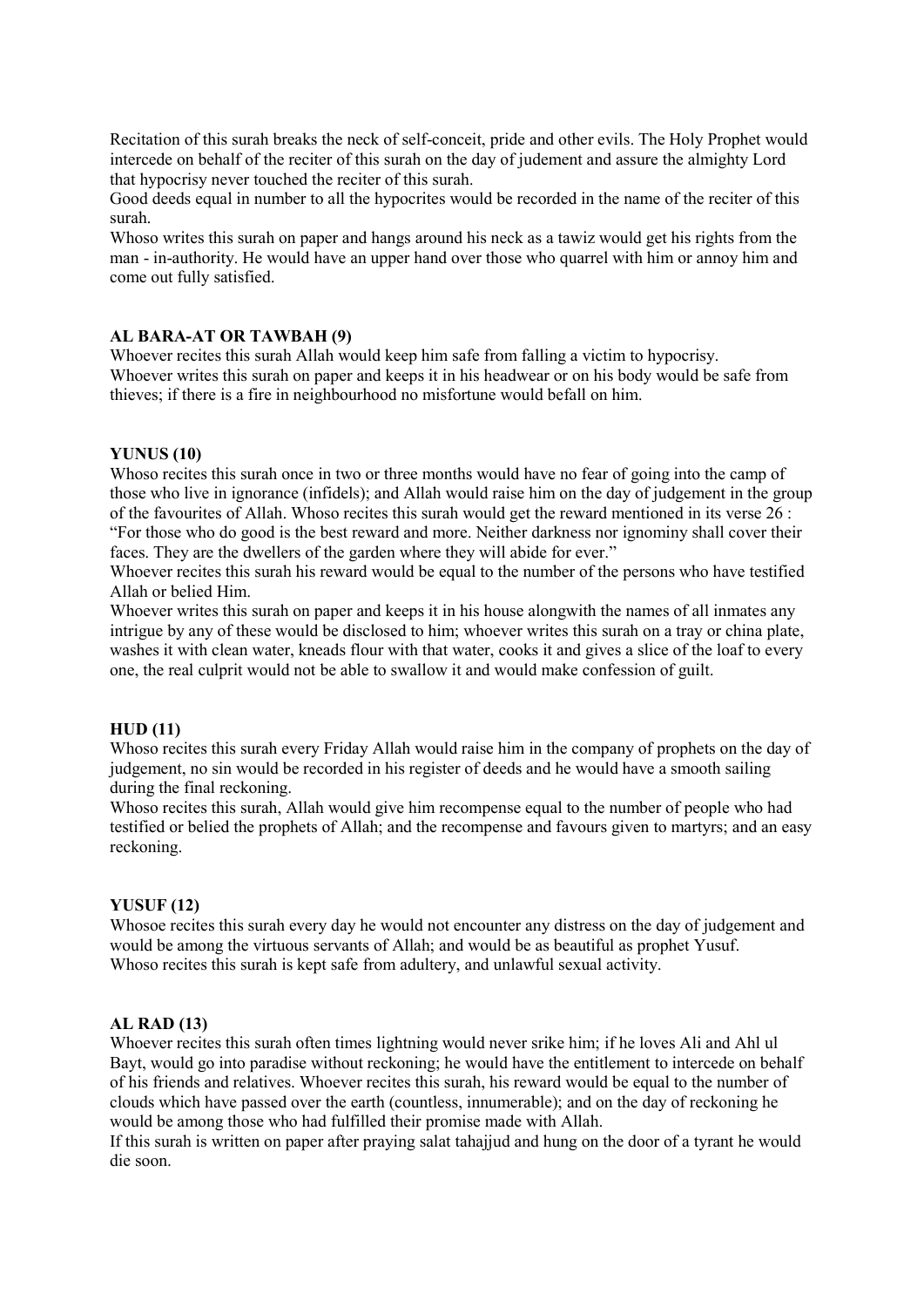#### IBRAHIM (14)

Whoever recites this surah on Friday in 2 rak-ats and surah Hajr in 2 rak-at would never live in poverty, never go insane, nor would he ever experience fright, nor confusion.

Whoever recites this surah, in his register, good deeds, equal in number to the people who had worshipped idols and who had not worshipped idols, would be recorded.

Whoso writes this surah on a piece of white cloth and ties it on the arm of a child, that child would not cry, weep and scream; and would not feel pain in teething and weaning.

## AL HIJR (15)

Whoever recites this surah good deeds equal to the number of muhajirin and ansar would be written in his record of deeds.

Whoever writes this surah with saffron on a china plate, washes it with clean water and gives it to a woman who has no milk she, after drinking it, would have enough milk and she, after drinking it, would have enough milk to feed her child.

Whoso writes this surah on paper and wears on his body there would always be gain and profit in business dealings.

#### AL NAHL (16)

Whoever recites this surah regularly every month, would not have to take loan, and remain safe from seventy kinds of calamities, insanity, leprosy and leucoderma being at the bottom of the list of such calamities; and his abode would be in the centre of paradise.

Whoso recites this surah, he would be exempted from giving account of the bounties Allah had bestowed upon him; and if he dies on the same day in which he has recited this surah, he would get the reward of a man who dies after making his will for the lawfully earned wealth and property.

#### BANI ISRAIL (17)

Whoever recites this surah every day would come back in this world alongwith the Living Imam. Whoever recites this surah, with love of parents in his heart, Allah would give him bounties equal to this world and twelve times of whatever is in this world.

Whoso writes this surah on a china plate, washes it with clean water and drinks it would get rid of stammering and fluently pronounce each and every word; also his intelligence and understanding would improve.

Whoso writes this surah on a green silk piece of cloth and hang it around his neck, his expertise as marksman would be of the highest standard.

If a child does not speak as a normal child should, write this surah on a china plate with saffron, wash it with clean water and give it to the child to drink, inshallah the child would start speaking.

## AL KAHF (18)

Whoever recites the last part of this surah would wake up at whatever time he plans to wake up. It serves as an alarm clock.

Whoever recites this surah every Friday night he would atone for his omissions and inadvertencies committed during the period connecting two Fridays.

Whoso recites on Friday night verse 110 of this surah, there would be a light for him covering the distance upto Kabah and Bayt al Muqaddas and it would seek forgiveness for him throughout the night, and after death he would be raised among the group of martyrs.

Whoever writes down this surah on of paper and inserts it in a glassbottle and keeps this bottle in the house, poverty would not come near him nor there would be any need to take loan; and mischief mongers would not harass him.

If the bottle with written surah Kahf, as mentioned in (iv) is kept in the godowns where grains are stored, they would be protected from every type of harmful creatures which destroy grains.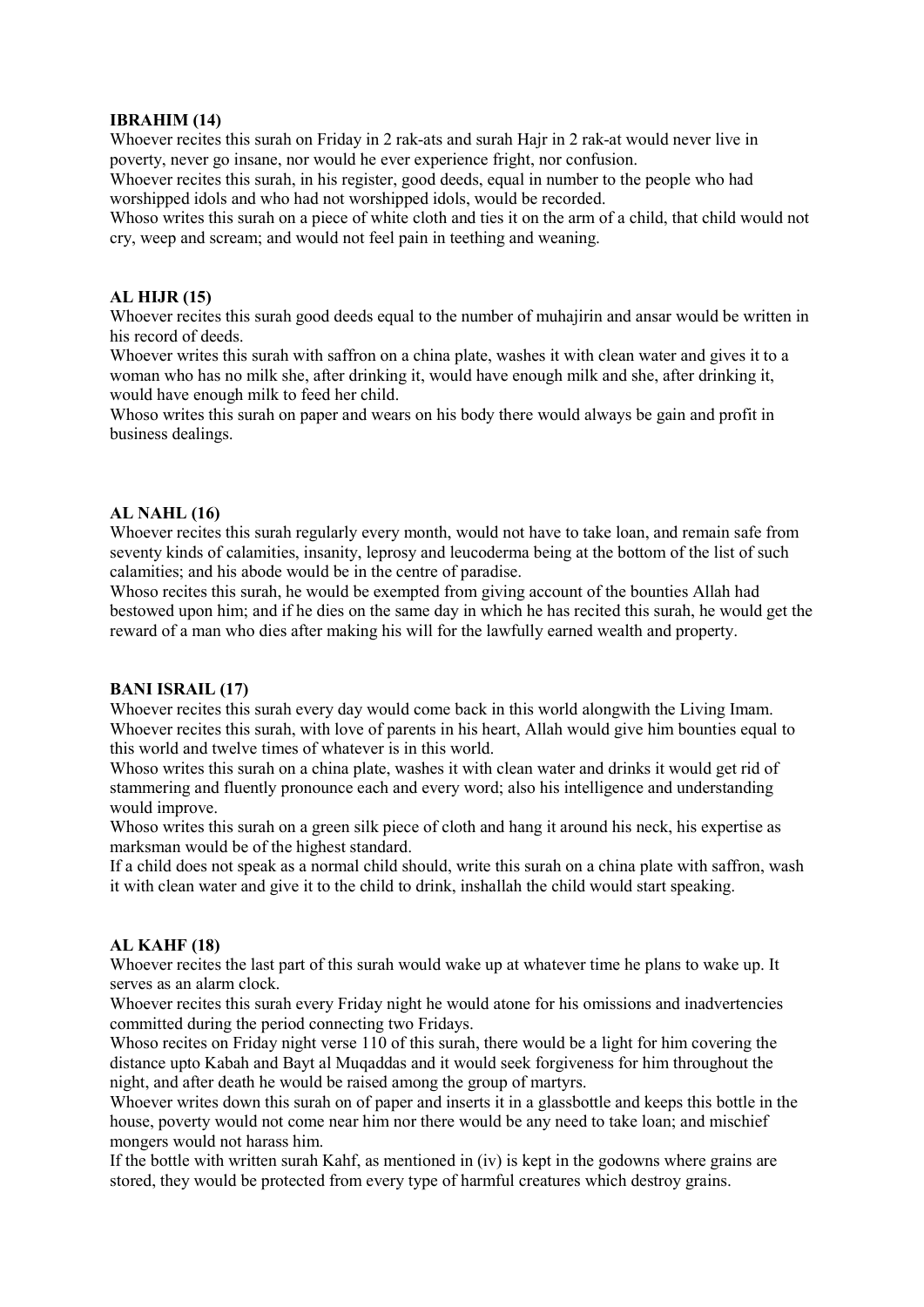## MARYAM (19)

Whoso recites this surah regularly would see that his dreams about wealth and children come true before he dies; and on the day of judgement would rise among the companions of prophet Isa. Whoever recites this surah, good deeds equal to ten times the number of people who attribute a son to Allah and those who testify or belie prophets Zakariyyah, Isa, Musa, Ismail, Ibrahim, Is-haq and

Yaqub. Whoever recites this surah a choice place in paradise would be given to him; and he would be resurrected with the pious people of early Islamic era.

Whoso writes this surah on paper and wears it around the neck would only see good dreams. If it is inscribed on any wall of the house no calamity would befall on this house and its inmates, rather their prestige in the eyes of people would enhance.

If a frightened person writes this surah on a china plate, washes it with clean ater and drinks it, he would get rid of fear.

Whoso writes this surah on paper and keeps it in a bottle inside the house he would always see good dreams. If a woman recites this surah in pregnancy, particularly during labour, she would not feel the pangs of delivery.

## TA HA (20)

Whoso recites this surah regularly his record of deeds would be given in his right hand, his mistakes would be forgiven; and recompense to his heart's contend would be given.

Whoso recites this surah would get recompense to the number of muhajirin and ansar.

Whoso writes this surah on a green silk cloth and wears it around the neck and goes to give an interview for marriage the result would be in his favour; or goes among two quarrelling groups they would stop fighting; or goes to meet a man of authority he would get fair treatment and farvourable results.

## ANBIYA (21)

Whoso sincerely recites this surah would live in paradise among the prophets of Allah; and in this world would command respect.

Whoever writes this surah on the skin of a dear and sleeps with it on his body, he would see nice and pleasing dreams.

Whoso writes this surah on the skin of a deer and wears it like a tawiz a little below the chest, would not wake unless it is removed; and in this manner sick can be cured; and whoso cannot sleep (insomnia) on account of worries, fear or pain, would get rid of these troubles.

## HAJJ (22)

Whoso recites this surah for 3 days consecutively, will go to Kabah to do hajj or umrah within a year, and if dies in the journey will go to paradise.

Whoso recites this surah would be given recompense equal to hajj and umrah performed from the beginning to the day of judgement.

If this surah is written on the skin of a deer and washed with water and sprinkled on the seat of a tyrant or oppressor, his rule would come to an end.

## MUMINUN (23)

(i) Whoso recites this surah Allah helps him to live a purely virtuous and fortunate life.

Whoso recites this surah on every Friday regularly he would dwell in the most privileged part of paradise near the prophets of Allah and at the time of death tranquillity would prevail in his soul and heart.

To get rid of the habit of drinking wine and other intoxicants write this surah on a piece of cloth, make a tawiz and hang it around the neck of the habitual person, inshallah very soon he would be free for ever from this accursed curse.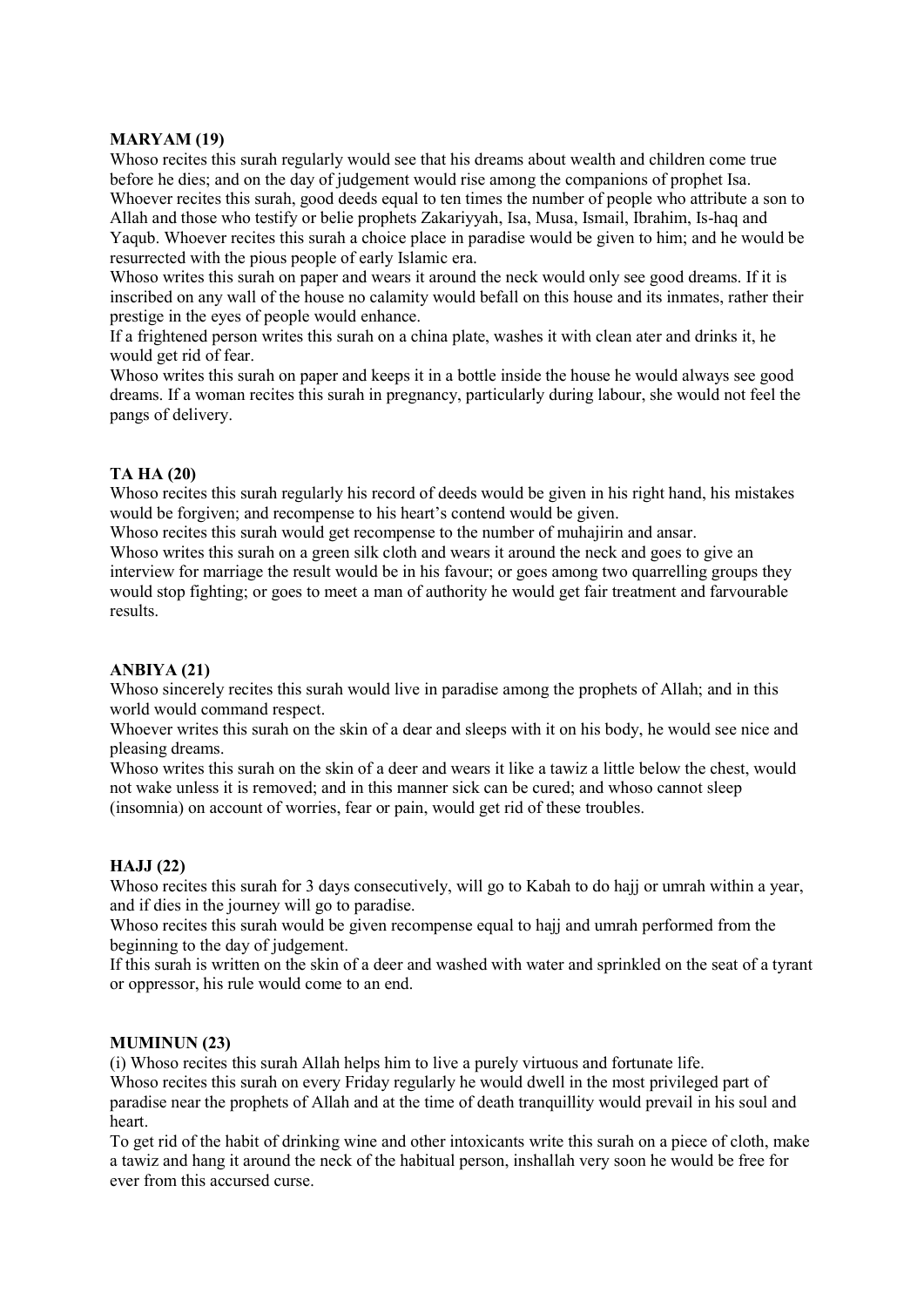#### NUR (24)

To safeguard the purity and chastity of your children recite this surah regularly; and this recitation would keep the women folk of your house safe from waywardness; and by recitation of this surah everyday regularly no one from among the family would get into trouble till death; and after his death seventy thousand angels would accompany his body upto the grave, and pray for his salvation. Whoso recites this surah his recompense would be ten times more than the believing men and believing women. Whoso writes this surah on paper and keeps it under the pillow, he would not see sensual dreams.

#### FURQAN (25)

Whoso recites this surah every night would never be punished and on the day of reckoning he would not be questioned, and would go into paradise to live in a privileged area.

#### SHU-ARA (26)

Whoso recites all the 3 continuous surahs (Shu-ara, Naml, Qasas) every Friday night would be counted as a friend of Allah, live in the neighbourhood of Allah, would get what he wants to full satisfaction, beyond imagination. Whoso recites this surah would be credited with virtues ten times more than the number of believing men and believing women; he would come out from the grave reciting LA ILAHA ILLALLAHI (there is no god save Allah). Whoso recites this surah at daybreak, it would be as though he has recited all the divine scriptures. Whoso writes it on a china plate, washes it with clean water and drinks it, would be cured if inflicted with a disease.

If this surah is written on paper as a tawiz and hung around the neck of a white cock, let it go, it would go on walking and stop at a place if there is a treasure buried underneath or there is water. If this surah is regularly recited nothing would be stolen from the house of the reciter, nor he would be drowned or burned.

#### NAML (27)

#### Se (i) of 26.

Whoso recites this surah would be credited with virtues equal to ten times of the number of those who belied prophets Hud, Salih, Ibrahim; he would come out of the grave reciting LA ILAHA ILLALLAH. Whoso writes this surah on the skin of a deer and keeps it in the house, neither snake, nor scorpion, nor worms, nor rabid dog, nor wolf would come in the house, nor any pain would inflict him.

#### QASAS (28)

#### See (i) of 26.

Whoso recites this surah would be credited with virtues ten times more than the number of those who testified and belied prophet Musa; and on the day of judgement each and every angel would testify the truthfulness of the reciter.

Whoso writes this surah on a china plate, washes it with clean water, and drinks it all his sorrows, pains and worries would disappear.

If there is swelling and pain in the stomach, or an ailment in the liver, write this surah on a china plate, wash it with rain water, and drink it, inshallah the patient would be fully cured.

#### AN KABUT (29)

Whoever recites this surah and surah Rum during the 23rd night of the month of Ramazan would, without exception, live in paradise, in the hereafter; and there is no doubt that these recitations would be recorded as good deeds. Whoever recites this surah would be credited with virtues ten times more than the number of believing men and believing women, hypocrite men and hypocrite women. Whoso writes this surah on a china plate, washes it with clean water, and drinks it, it would cure shivering fever (malaria), cold, and intermittent pain for ever; and whoso washes his face with it, the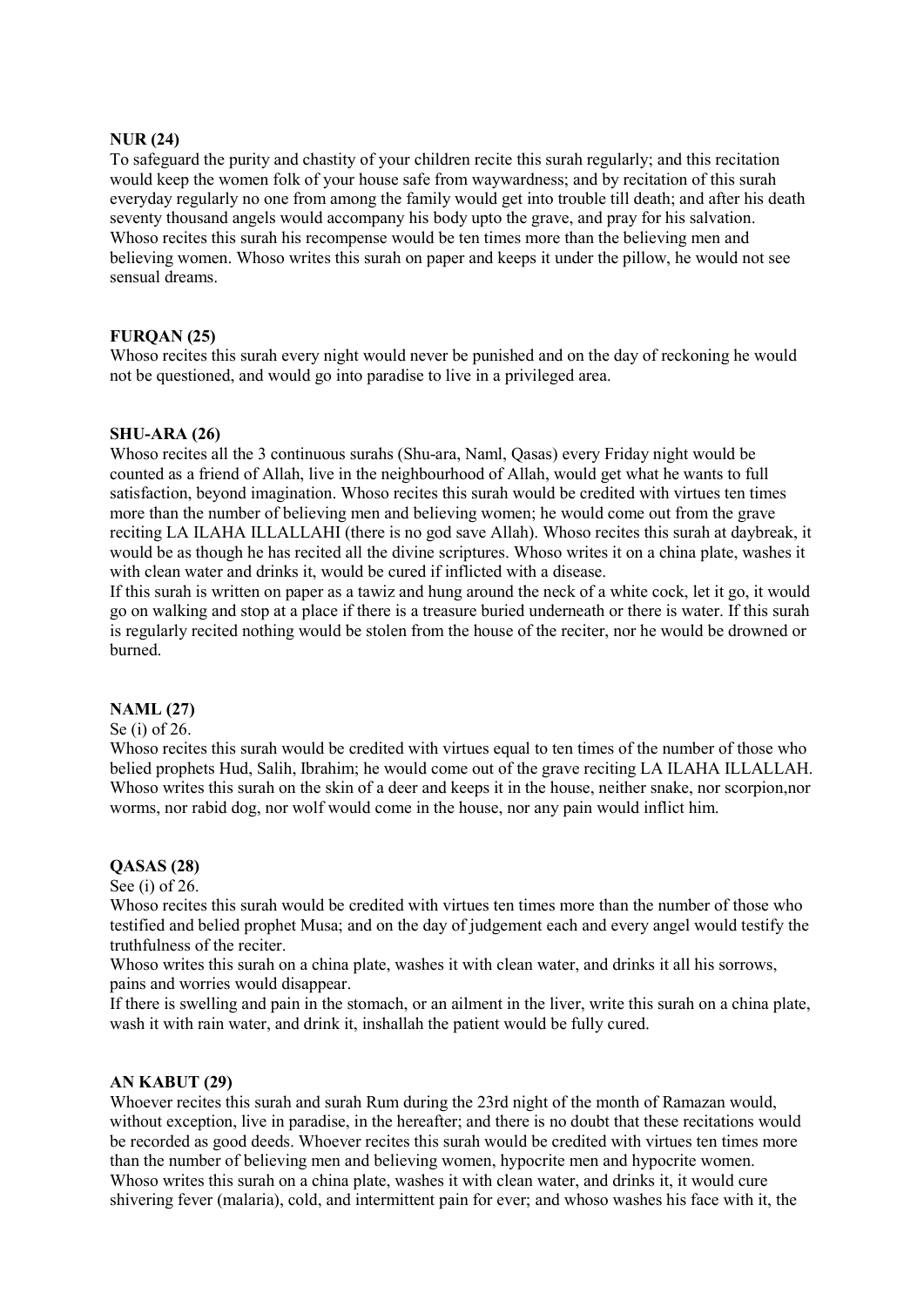face would shine bright. Whoso recites this surah, lying on the bed, and rubbing gently the navel, would have a sound sleep.

## RUM (30)

See (i) of 29.

Whoso recites this surah, the recompense is ten times more than the number of angels who are continuously singing the praises of Allah.

## LUQMAN (31)

Whoso recites this surah every night Allah appoints angels to protect him from Shaytan and his agents till the next morning; and if it is recited in the morning these angels would protect him from Shaytan and his agents till sunset.

Whoso recites this surah, honourable Luqman would be his friend on the day of judgement, and virtues ten times more than the number of those who have enjoined good and forbidden from doing evil, would be credited to his record of deeds.

Whoever writes this surah on a china plate, washes it with clean water and gives it to a person suffering stomachache to drink, the illness would be cured. If there is fever it will also be cured. If blood is coming out of a wound write this surah on paper and tie it on the wound to stop the bleeding.

# AL SAJDAH (32)

Whoever recites surah al Sajdah and surah Fatir at the beginning of the night would remain in divine protection till the next morning; likewise whoso recites them in the morning would remain in divine protection throughout the day; and would be credited with many virtues, no one can imagine. Whosoever recites this surah every Friday night would hold his record of deeds in his right hand, would not be examined on the day of reckoning, and would be in the group of the lovers of Muhammad and aali Muhammad. Whoso recites this surah it is as though he has passed the night of Qadr in prayer. Whoso writes this on surah paper and keeps it on the body as a tawiz, would remain safe from fever, headache and pain in the joints.

Whoso writes this surah on a china plate, washes it with clean water, and drinks it would never deviate from the right path, and would not have doubts about the oneness of Allah.

## AL AHZAB (33)

Whoso recites this surah regularly would be, alongwith his spouse, near the Holy Prophet on the day of reckoning.

Whoso recites this surah and makes his dependents recite it would remain safe from the punishment of the grave.

Whoso writes this surah on the skin of a deer, and, packed in a casket, keeps it in the house, there would be many marriage proposals for the daughters, sisters and other girls in the house, even if the financial conditions are not good.

## SABA (34)

Whoso recites this surah and surah al Fatir in the night would be in divine protection throughout the night, and whoso recites these two surahs in the morning would be in divine protection throughout the day; and the recompense in this world and in the hereafter would be beyond imagination. Whoso recites this surah would have a smooth sailing on the day of judgement.

Whoso writes this surah on paper and wears it around the neck four-footed beasts of prey would not attack him. Whoso writes this surah on a china plate, washes it with clean water, drinks it and washes his face, fear would not come near him.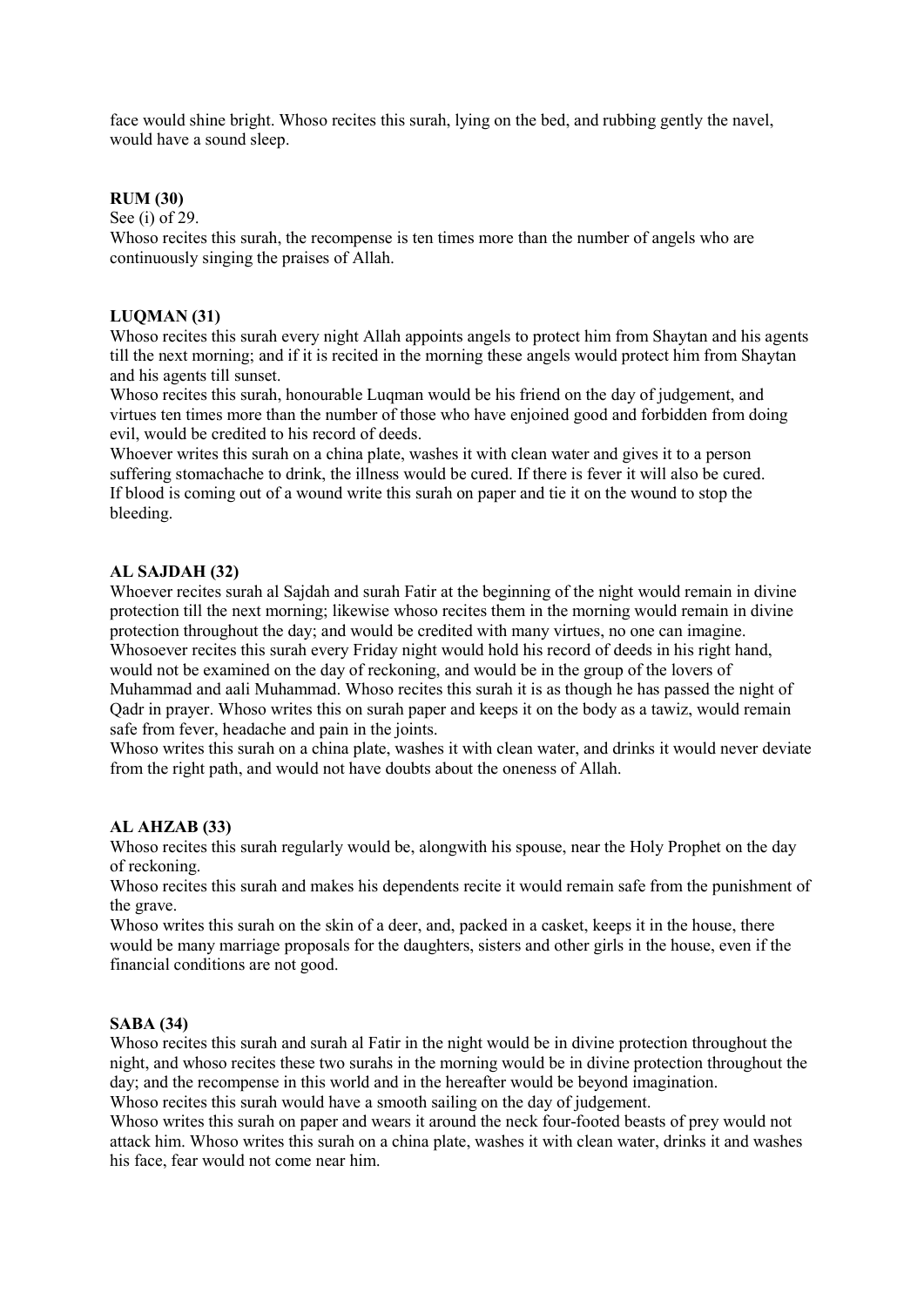# FATIR (35)

See (I) of (34)

## YAS SIN (36)

For those who recite this sruah, the heart of the holy Quran, after sunset, Allah would post 1000 angels who would protect them from the mischief of the accursed Shaytan and his agents throughout the night and keep him safe from every calamity; if this surah is recited in the morning he would be throughout the day among those whom Allah protects from calamities and gives enough livelihood. For him who recites this surah Allah would appoint 30,000 angels to seek forgiveness for him at the time of his funeral bath and accompany him upto the grave; and when he is laid down in the grave these angels pray salat and invoke Allah to keep him safe from the squeezing of the grave; and a light comes out of from his grave till the day of judgement, when he comes out of the grave to go for final reckoning, these angels would be with him to help at the time of crossing the sirat and mizan. He would be in the company of prophets and messengers. No trouble, nor any grief would sadden him. He would not be among those who would be screaming for help. At that time Allah would say: "O My servant, intercede on behalf of whomever you like; O My servant, whatever you ask I would give you." He would not be questioned. He would be given a clean document of deliverance, and be among the companions of the Holy Prophet. He would have no sin written in his record of deeds. Whoso recites this surah, once in a lifetime, would be credited with virtues million times more than the number of Allah's creatures in this world and in the hereafter; and the same number of sins would be forgiven; would never encounter poverty and indebtness; would be safe from death by being buried under debris and from every illness that gives pain; would be safe from the pangs of death and fear of the grave; and at the time of departure of the soul Allah would be his helper; there would be abundant livelihood in this world and countless rewards in the hereafter; and when he meets Allah in the hereafter, He would say to the angels: "I am happy with this man, so O angels, all of you, seek forgiveness for this man."

Whoever recites this surah Allah would give him reward of reciting the whole Quran twelve times. If this surah is recited at the time of dying, Allah appoints angels ten times more in number than its verses, who stand in a row before him, duty-bound to seek forgiveness for him, accompany his corpse, pray salat, till the body is laid down in the grave.

If a sick person recites this surah or it is recited for him the time of death, Izrail does not take away his soul unless and until he is given the water of paradise to drink; in the grave he would have peace and tranquillity, and would be happy and glad in paradise.

Whoso writes this surah on a piece of paper, wears it around the neck would remain safe from every calamity and illness.

Whoso writes this surah with rose water and saffron on a china plate, washes it with clean water and drinks it every day for 7 consecutive days (repeating the procedure every time) he would keep in memory whatever he hears; would have an upper hand over whomsoever he debates; would enjoy respect among the people. If a mother drinks this water she would have enough milk to feed her child. Whoever writes this surah on paper and wears it around the neck as a tawiz, would remain safe from jealousy and evil-eye of men and jinn; would remain safe from insanity, stupefied state, people's criticism, and pains.

"Teach Yasin to your children, it is the bouquet of the holy Quran", said Imam Jafar al Sadiq.

## AL SAFFAT (37)

When this surah is recited over a dying person Allah would make his death painless and easy. Whoever recites this surah every Friday would remain safe from every calamity and trouble, would receive enough means of livelihood, his property and children would remain safe from enemies and the accursed Shaytan; if he dies the same day, he would die as a martyr and live in paradise among the martyrs.

Whoso recites this surah, Allah would credit him with virtues ten times more than the number of all the jinn and humans.

If this surah is written on paper and kept in a glass bottle and kept in a box every dweller of the house would remain safe from every harm even if jinn come there in horde.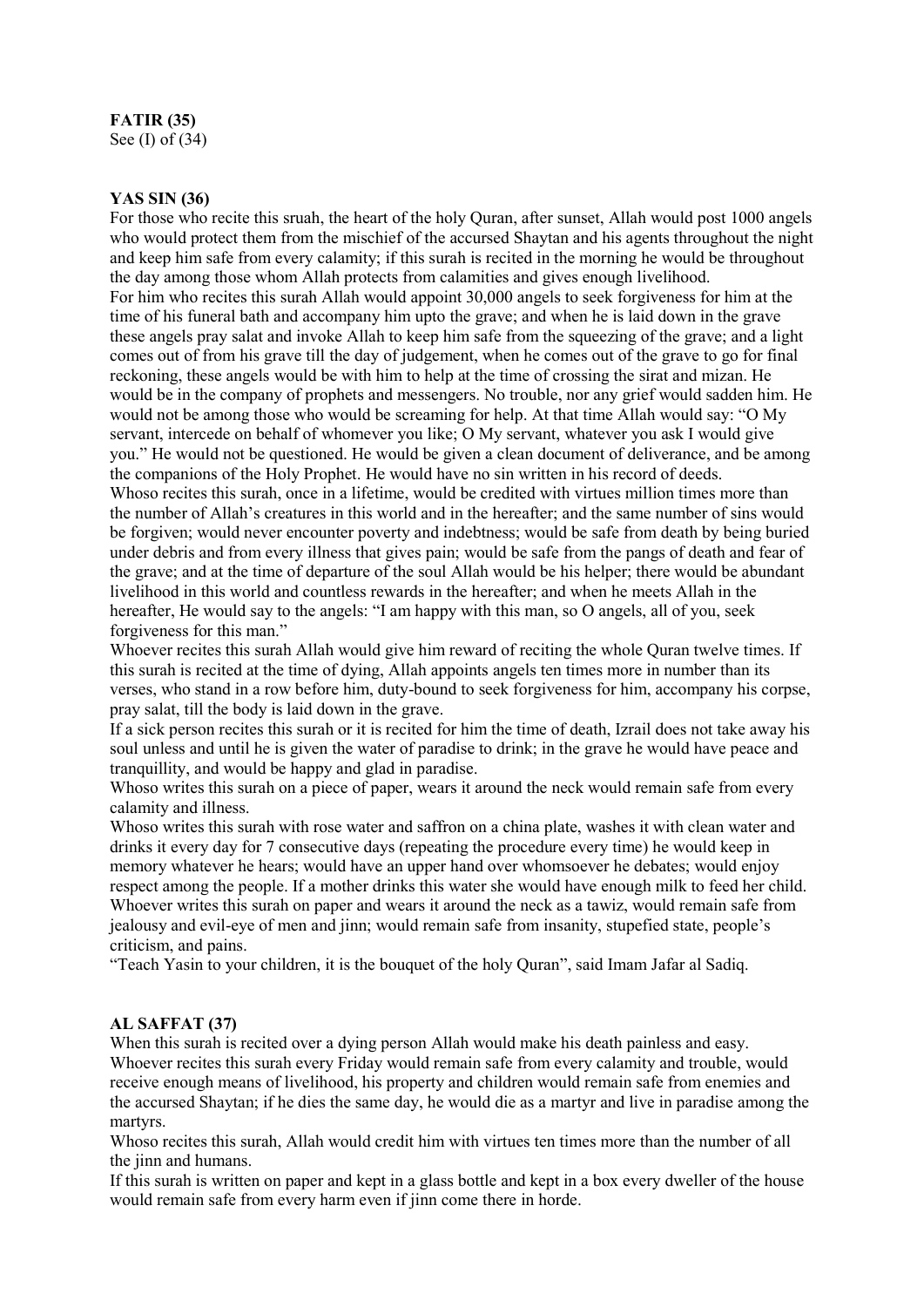If this surah is written on a china plate and washed with water, and a weak trembling person have a bath with it, tranquillity would descend upon him.

## SAD (38)

Whoso recites this surah during Friday night Allah would give him and the near and dear ones in the house so much good in this world and the next as would not be given to any except a prophet or a high ranking angel; all of them would be allowed to go to paradise; even the servant is eligible for the reward.

Whoever recites this surah, would get heavenly reward equal to ten times the weight of the mountain Allah made subservient to prophet Dawud; and would be kept safe from committing minor and major sins.

If this surah is written on paper and kept under the seat of a judge or an officer, that judge or officer would not remain in office for more than 3 days; his misdeeds would be found out and he would be dismissed.

# AL ZUMAR (39)

Whoso recites this surah in low clear voice Allah would give him honour and prestige in this would, even though he may have no property, wealth, family and high grade job; and also in the next world unlimited facilities would be granted; all the prophets of Allah would pray and seek forgiveness for him.

If this surah is written on paper and worn around the neck as a tawiz or kept under the pillow, whoever comes to visit would go back praising and thanking the writer, would become his admirer and would never say a bad word against him.

## AL MUMIN (40)

If a believer recites this surah every night, Allah would forgive his past and future sins, grant him purity of heart and in the hereafter would give more rewards than he has given in this world. Whoever writes this surah paper and hangs it on the wall of an orchard there would be an abundant growth in the yield; likewise if hanged in the shop or any business site the sale would increase in leaps and bounds.

If this tawiz is worn by a person who is suffering from big or small boils, swollen testicles, or trembling, inshallah, he would be cured.

To cure heart trouble, pain in the liver or spleen, write this surah on a china plate, wash with clean water, knead fine flour with it, dry it like biscuit, grind it and give it to the patient to eat it.

## HA MIM SAJDAH (41)

Whoever recites this surah would live a clean and pure life, and for him there would be a light around him to distinguish him on the day of judgement.

Whoever recites this surah, Allah would give him additional virtues equal to ten times of each letter of this surah.

To cure heart ailments write this surah on a china plate, wash it with clean water, knead flour with it, make balls, dry them, grind them, then give the powder to the patient to eat it.

To cure cataract and eye sore, write this surah on a china plate, wash it with rain water, mix antimony, grind it thin and apply it to the eyes; if antimony cannot be prepared wash the eyes with this water, inshallah, eye-sore would disappear.

## AL SHURA (42)

Whoever recites this surah, would rise on the day of judgement with a shinning and bright face and go to paradise to live a happy eternal life.

Whoever recites this surah Allah appoints angels to pray salat for him and invoke His blessings; and when he dies they pray for His mercy.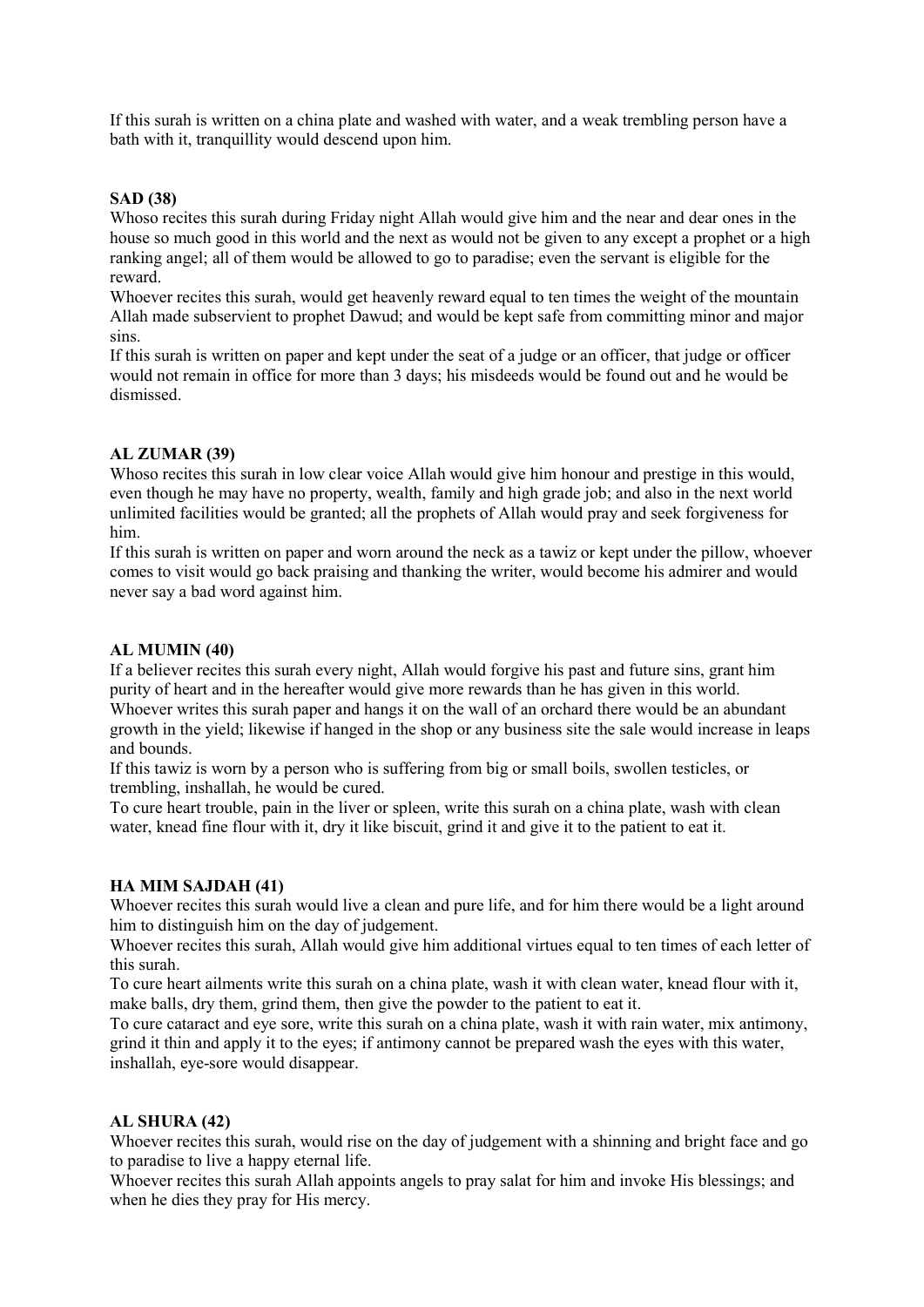If this surah is written with rain water on a china plate, washed with rain water, ground with antimony, then applied to eyes a person who has cataract, the catract would disappear and with it all other eye ailments. Whoso writes this surah on paper and wears it around the neck like a tawiz would remain safe from the mischief of the people; and if it is written on a china plate, washed with clean water and whoso drinks it would travel in peace and safety.

#### AL ZUKHRUF (43)

Whoso recites this surah would remain safe from worms and insects and squeezing in the grave, till he appears before the almighty Lord, who would send him to paradise.

Whoso recites this surah would be told on the day of judgement: "O servant of Allah, there is no fear, worry or trouble.

Whosoever writes this surah on a china plate, washes with clean water, and drinks it would not need any medication for any disease. If the water is sprinkled on a person afflicted with epilepsy he would atonce come to senses and the germs of epilepsy would be destroyed.

#### AL DUKHAN (44)

Whoso recites this surah in his obligatory and supererogatory salats, would rise on the day of jdugemetn among those who would be in peace and safety under the throne of Allah, his examination would be leniently conducted and his record of deeds would be given in his right hand.

Whoso recites this surah, would receive a reward equal to the reward of liberating one hundred thousand slaves for each of its letters.

Whoso writes this surah on paper and wears it as a tawiz, would remain safe from those calamities connected with nights.

If this surah is written on a china plate, washed with clean water, whoso suffering from migraine drinks it would be cured; it would also cure hardness of stomach and constipation.

If this surah is written on paper and kept in the trading premises, the sale and profits would increase day by day and if this tawiz is worn around the neck he would remain safe from the mischief of menin-authority, and he would be a popular man among the people.

#### AL JATHIYAH (45)

Whoso recites this surah would not go near the hell, and by the grace of the merciful Lord live in peace and tranquillity in the company of the Holy Prophet; all his faults would remain hidden. Whoso writes this surah on paper and wears it around the neck as a tawiz, would remain safe from the persecution and oppression of unjust men-in-authority; and he would be a popular and very much liked person among the people; he would also remain safe from the mischief of backbiting; and if this tawiz is put around the neck of the newly born child or tied to his arm, he would stay in divine safety and protection.

#### AL AHQAF (46)

Whoever recites this surah everyday or on every Friday, Allah would keep him away from trouble and hardships in this world and from painful punishment on the day of reckoning; and virtues ten times the number of men walking on the earth would be recorded to his credit and all his evil deeds would be erased and his rank would be enhanced tenfold.

If this surah is written on paper and worn around the neck as a tawiz by a child or his mother or wet nurse he would have enough milk, would grow strong, free from orthopaedic diseases, and also from accidents and mishaps. Whoever writes this surah on a china plate, washes it with Zam Zam water and drinks it, would become a popular person, people would pay attention to what he says, would have a fairly good retaining memory and would attain success in whatever job he undertakes.

## MUHAMMAD (47)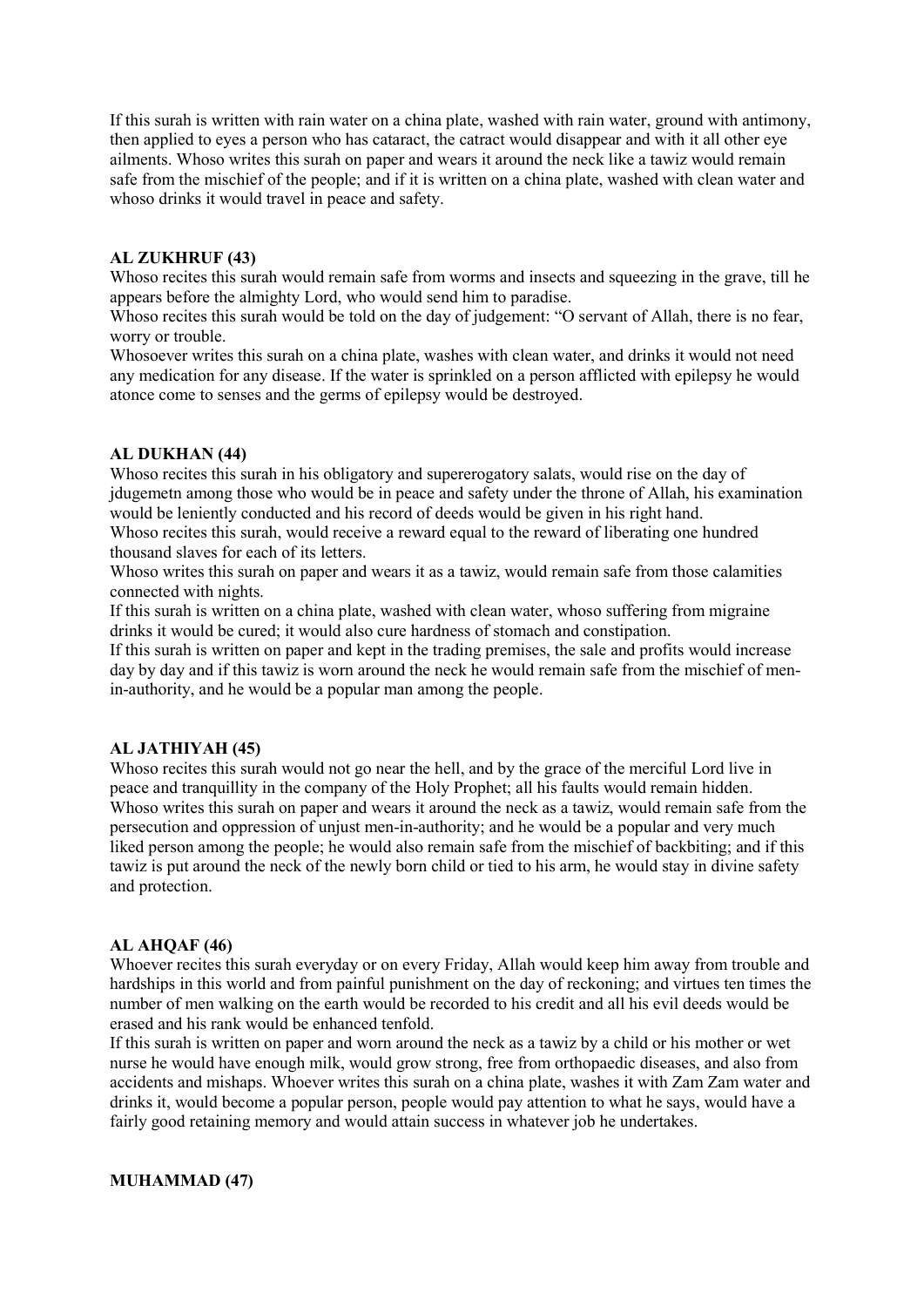Whoever recites this surah fickle-mindedness would never hamper him, doubts and misgivings would never come in his way, poverty and destitution would never afflict him; he would remain safe from the mischiefs of disbelief and suspicion till he dies; and when he dies 1000 angels would pray salat for him at his grave and the reward would be given to him, and these angels would accompany him till he comes before the almighty Lord under the protection of the Holy Prophet.

Whoever writes this surah on paper and wears it around the neck would remain safe, day and night, from every harm and all calamities and from the sorcery of a sorcerer.

#### AL FAT-H (48)

Whoso recites his surah would remain safe from loss and destruction of wealth, property, movable an immorable. On the day of judgement he would rise among the sincere and virtuous servants of Allah, would abide in the eternal land of bliss, would be given the rewards specifically reserved for those who took the oath of allegiance, on the hand of the Holy Prophet, under the tree; and for those who were with Holy Prophet on the auspicious day of the fall of Makka. Also he would not be drowned in water.

Whoever writes this surah paper and wears it around the neck as a tawiz, would remain safe from thieves and ruffians; at the time of quarrels and clashes would remain safe from the resulting mischief which usually request in such cases; and only good would be his share.

Whoever writes this surah on a china plate, washes it with Zam Zam water and drinks it, people among whom he lives would pay attention to what he says; and he would have an excellent retaining memory; also trembling on account of old age or fear or fright would stop at once.

#### AL HUJURAT (49)

Whoever recites this surah every day would be counted among those who had seen the Holy Prophet; would be given heavenly reward ten times the number of obedient and disobedient creatures of Allah. Whoever writes this surah on paper and wears it as a tawiz around the neck would remain in peace protected from fear and apprehension during war and fighting; he would always have good in this world and in the hereafter; also if he is under the influence and effect of an evil spirit, he would get rid of the Shaytan and the Shaytan would never come near him again.

If this surah is written on a china plate, washed with clean water, and a mother drinks it her milk would come out, if it had dried; and she and her child would remain safe from every kind of fear and harm.

## AL QAF (50)

Whoever recites this surah in obligatory and supererogatory salats, Allah would add and multiply his means of livelihood, would give his record of deeds in his right hand on the day of reckoning; and would leniently examine him. It is also said that at the time of death he would have a smooth sailing. If this surah is written on paper and put around the neck of a man who is suffering from epilepsy, he would be fully cured.

If this surah is written on a china plate and washed with clean water and given to a mother having little milk in her breasts, would have enough milk to feed her child. In some traditions it is written that she should drink the water directly from the plate or utensil.

## AL DHARIYAT (51)

Whoever recites this surah either in day or night Allah would multiply his means of livelihood, and after death his grave would remain lit up till the day of judgement; he would be credited with virtues ten times the number of blowings of the winds in his life time.

To cure stomach ache write this surah on a china plate, wash it with clean water and drink it. If this surah is written on a piece of paper and put around a pregnant woman, her delivery would be normal and easy.

If this surah is recited when a dying man is undergoing pangs of death, he would die a peaceful death.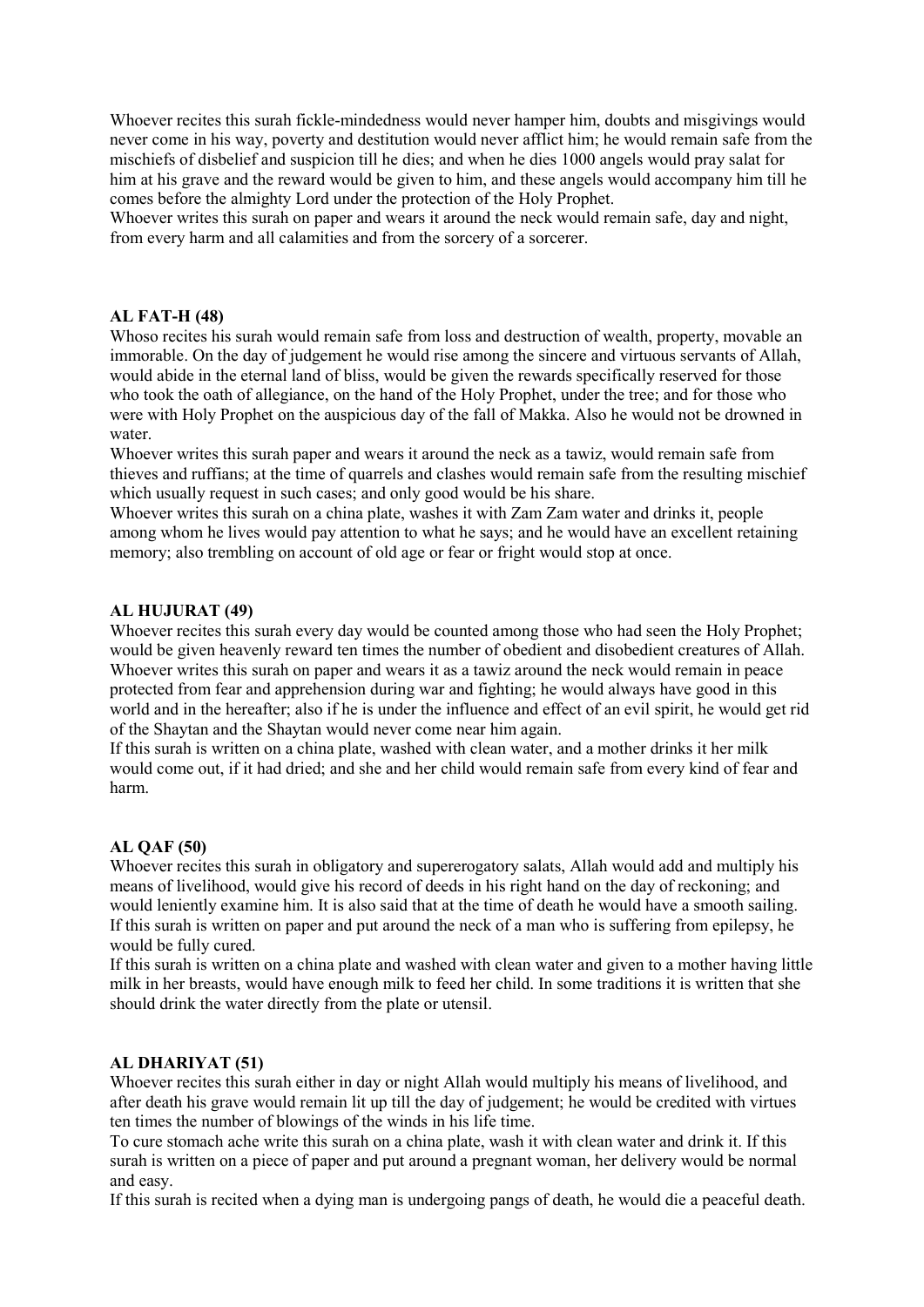# AL NAJM (52)

Whoever recites this surah regularly would command respect from the people and be a very popular figure, they praise and glorify him.

Allah would credit him with virtues ten times the number of those who had testified the Holy Prophet. Whoever writes this surah on a lion's skin and wears it around the neck as a tawiz would face boldly the men-in-authority and stand his ground before them; would always have an upper hand over Shaytan; his opponents would be over powered and defeated with the power Allah that He would give him.

## AL QAMAR (53)

Whoso recites this surah would rise on the day of judgement with a face as bright as the moon of the 14th night. It is advisable to recite this surah every night.

Whoso writes this surah on paper (on Friday) and wears it around the neck, would be a very popular figure among the people and would command respect and love; and his affairs would be made easy and simple.

# AR RAHMAN (54)

It is commendable to recite this surah after tahajjud salat as many times as there is: FABI-AYYI AALAA-I RABBIKUMA TU KADHDHIBAAN

[Then which of the bounties of your Lord will you both believe?]

Say LAA BI SHAY-IN MIN AALAA-IKA RABBEE UKADHDHIBU

[None of the bounties of my Lord, I believe.]

Do not miss recitation of this sruah, recite it frequently because on the day of judgement it would take the form of a human being and stand nearest to the almighty Lord and point out, when commanded, those who had recited it in their life of the world. Their faces then would shine bright. Allah would ask them to recommend for salvation whomever they like, then they would go into paradise to dwell wherever they like.

Only the hypocrites are averse to this surah.

If after reciting this surah the reciter dies, he dies the death of a martyr.

Allah would have pity on a reciter if he is old and weak and bestow bounties on him.

Whoever writes this surah on paper and wears around the neck as a tawiz, Allah would make his difficult tasks easy, and if he is having sore eyes he would be fully cured; he would remain in peace, safety and protection.

If its written text is hanged in the house the dwellers of the house would remain safe from harmful animals.

# AL WAQI-AH (56)

Whoso recites this surah every Friday night Allah would like him and he would become a popular and likeable person among the people, he would never face severe hardship, destitution, poverty and starvation in this world, nor any calamity would befall on him; he would be counted among the friends of Imam Ali ibn abi Talib, because this surah was specifically revealed for him, and no one shares it with him.

By reciting this surah the reciter may have an idea about paradise, just as by reciting surah al sajdah and surah Luqman the conditions of hell can be visualised.

Whoso goes to sleep after reciting this surah would go before the almighty Lord with a face shining like the full moon on the day of reckoning; and he would not be a careless person. Whoso writes this surah on paper and keeps it in the house, good and prosperity would increase. Whoso recites this surah, poverty and missery would disappear from his life, and there would be plenty of sustenance, protection, good opportunity and wealth.

If this surah is recited on a dead body Allah would forgive his sins, and if it is recited on a dying person he would not suffer death pangs.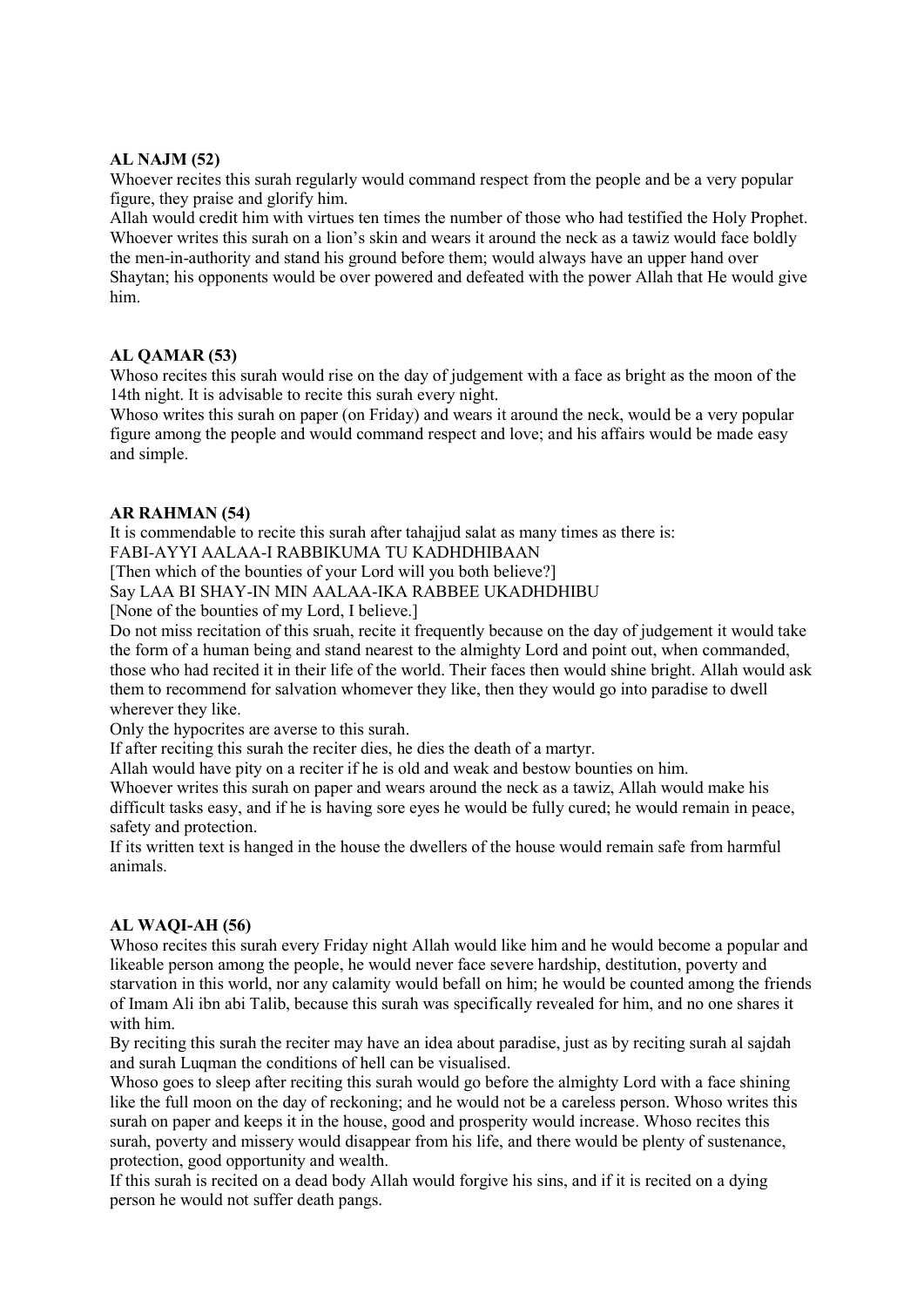# AL HADID (57)

If a person recites surah al Hadid and surah al Mujadilah in his obligatory salats regularly Allah would not punish him so long as he lives in this world; neither he nor his family would face any trouble or worry, nor he would be afflicted with a detestable disease.

Whoever recited any surah which begins with sabbahanallah (glory be to Allah) or with yasabbihullah(they glorify Allah) would not die until he has the honour of seeing the Imam al Qa-im, and after death he would live in the neighbourhood of the Holy Prophet.

Whoso recites this surah Allah would exempt him from punishment and would bestow bounties on him in paradise; and if a regular reciter is chained with handcuffs and shackles, he would be set free by divine strategy. Whoso writes this surah on paper and wears around the neck as a tawiz no weapon made of steel would harm him in normal life, and if he is a fighting soldier, in the battlefield, and he would fight fearlessly with utmost courage.

If an ammunition storehouse burst and goes in flames, he who is there should recite this surah to come out safe and sound.

# AL MUJADILAH (58)

See (i) of 57.

Whoso recites this surah would get deliverance on the day of judgement.

If this surah is recited for a sick man, near him, he would be fully cured; or a tawiz with the written text of this surah is hung around his neck he would be cured.

If any valuabel article or document is kept or buried in safe place recite this sruah. It would remain safe there until its owner takes it out.

If this surah is recited near a sick man he would have a peaceful sleep.

Whoso recites this surah regularly his property would remain safe from thieves and burglars.

If this surah is written on paper and kept near the grains or seeds inshallah, the harmful pests, insects and rodents would not come near to destroy them.

## AL HASHR (59)

Whoso recites this sruah, all the dwellers of paradise, the seven heavens, the seven earths, and also arsh, kursi, hijab, angels, space, winds, birds, trees, mountains, sun, moon would seek forgiveness and safety for him, and if he dies on that day or night he would die a martyr.

Whoso recites this surah during Friday night would remain safe from all calamities till monring. Whoso prays a 4 rak-at salat and recites this surah after reciting surah al Fatihah in every rak-at would achieve success and fulfilment in whatever legitimate activitity he undertakes.

Whoso writes this surah on paper and wears it around his neck as a tawiz all his legitimate needs would be fulfilled.

Whoso writes this surah on a china plate, washes it with clean water would get rid of forgetfulness and his i.q. would go in higher grades.

## AL MUMTAHINAH (60)

Whoso recites this surah regularly in his obligatory and supererogatory salats,Allah would fill his heart with belief, make his eyes bright, increase his intelligence, keep poverty, destitution in sanity from him.

Whoso recites this surah angels seek forgiveness and safety for him; if he dies on the same day he would die a martyr, and believers would seek his intercession on the day of reckoning.

Whoso writes this surah on a china plate, washes it with clean water and drinks it (three consecutive days) no disease of spleen would afflict him, and it would cure if he is suffering from any disease of spleen.

AL SAFF (61)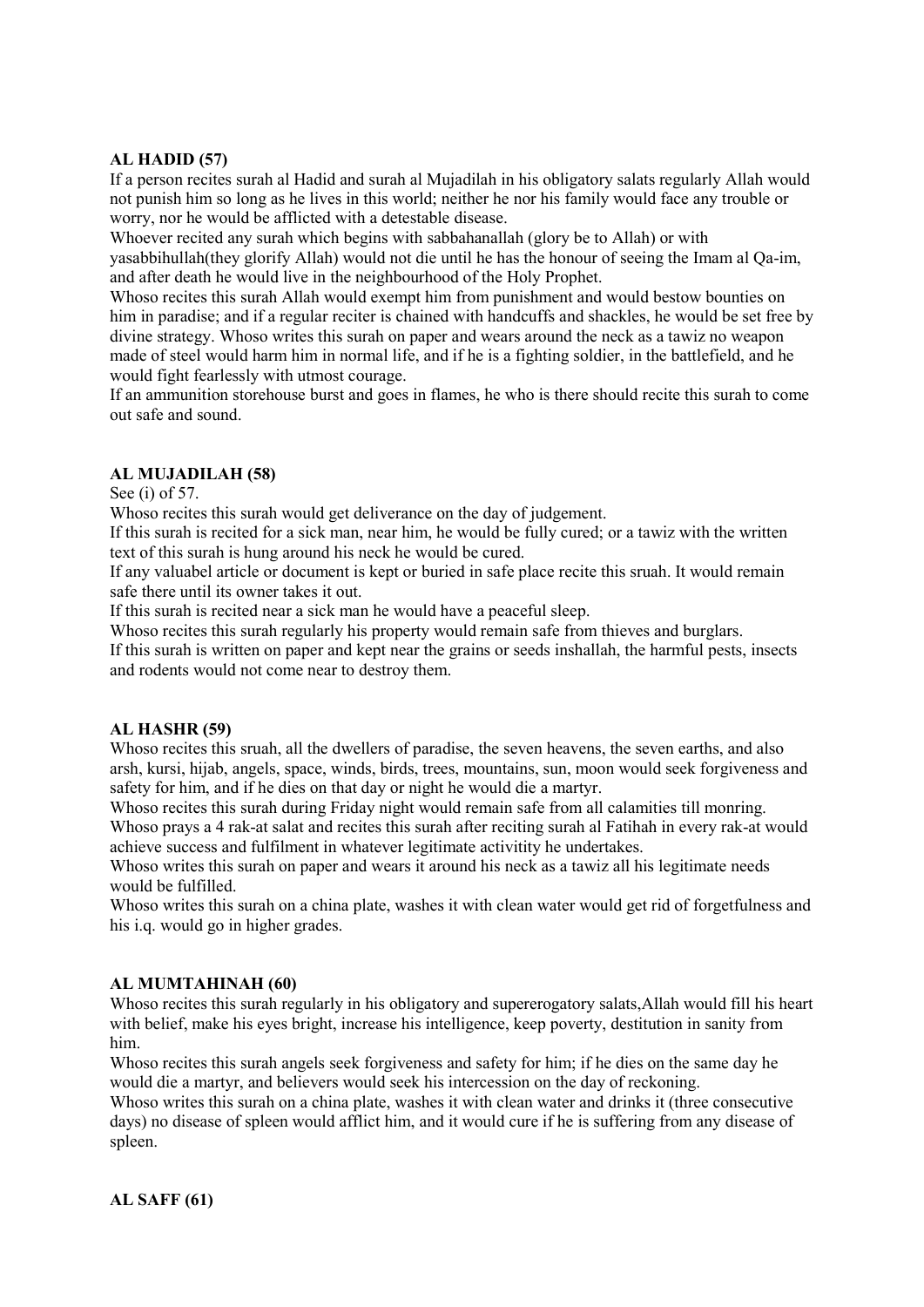Whoso recites this surah regularly in his obligatory and supererogatory salats would give him a place in the company of angels and prophets.

Whoso recites this surah, prophet Isa would seek forgiveness and safety for him so long as he lives in this world; and when he dies he would be among the companions of prophet Isa on the day of judgement; who would also pray his funeral salat.

Who recites this surah regularly would remain safe from thieves and ruffians during journey till he safely returns to his house.

## AL JUMU-AH (62)

Every shi-ah should recite this surah and surah al Ala during Friday night; and in Zuhr salat on Friday recite this surah and surah al Munafiqun, because the Holy Prophet used to do so, therefore whoso does so is following the Holy Prophet in letter and spirit, as a result Alalh would send him to paradise knowing this if any one does not recite this surah and surah al Munafiqunhe is not a true follower of his sunnah.

Whoso recites this surah virtues ten times the number of those who assemble to pray Jumu-ah salat all over the world, would be credited to his account in his record.

Whoso recites this surah every night or every day would get rid of fear of that which is frightening him; he would also be free from worries and troubles.

Whoso recites this surah at the day break and sunset on Friday would remain safe from the mischief of Shaytan; and Allah's forgiveness would be available to him till the next day.

# AL MUNAFIQUN (63)

See (I) of (62).

Whoso recites this surah secures freedom from hypocrisy and doubts.

If this surah is recited to get rid of boils, eye-sore and internal or external pain, the reciter would soon be relieved of these ailments.

## AL TAGHABUN (64)

Whoso recites this sruah, on the day of reckoning, it would intercede for him and remain with him till he would go to paradise.

Whoso recites this surah before going to sleep he would surely see Imam al Qa-im before he dies, and after death would live in the neighbourhood of the Holy Prophet.

Whoso recites this surah would be kept safe from accidental death.

Whoso recites this surah and goes to meet a man-in-authority who is against him. Allah would keep him safe from his evil and mischief.

## AL TALAQ (65)

Whoso recites this surah and surah al Tahrim in his obligatory functions would be kept protected from fear and grief on the day of reckoning; he would go to paradise because these two surah are particularly related to the Holy Prophet.

Whoso recites this surah Allah would prompt him to turn sincerely repentant unto Allah.

## AL TAHRIM (66)

Whoso recites this surah Allah would prompt him to turn sincerely rependant to Allah. If this surah is written on a china plate, washed with clean water and sprinkled on an epileptic he would be fully cured.

If this surah is recited for a man who has been bitten by a scorpion, the poison would not spread in his body and he would be fully cured; and likewise a man afflicted with palsy would also be cured. Whoso recites this surah regularly he would become able to pay all his debt, however much they are.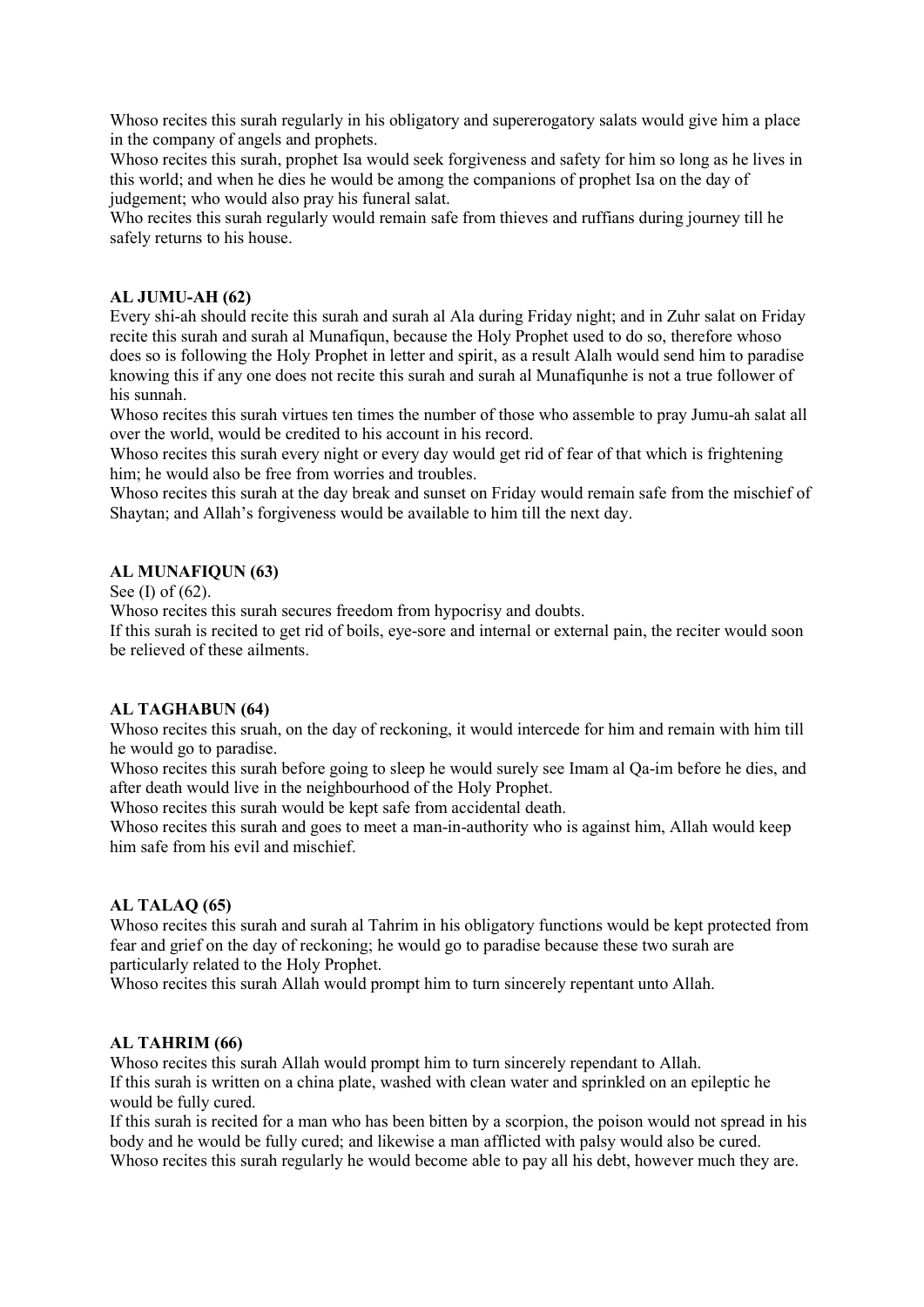# AL MULK (67)

Whoso recites this surah before going to sleep would remain in Allah's protection till the day of judgement and would go to paradise.

Whoso recites this surah regularly remains safe from the chastisement of grave because all his limbs and parts of body would tell Munkar and Nakir that this man had been reciting surah al Mulk throughout his life.

Whoso memorises this surah, it would be his companion in the grave and save him from all punishments till the day of judgement, intercede for him and take him to paradise.

If this surah is recited for isal thawab of brothers-in-faith it reaches them with the speed of lightning and keeps them from the punishments of the grave.

## AL QALAM (68)

Whoso recites this surah in his obligatory and supererogatory salats Allah would never allow poverty and destitution afflict him and would not punish him, and give him that reward which He has reserved for those whom He likes very much.

If this surah is written on paper and put around the neck of a person suffering from toothache it would disappear atonce, and also any injury to the teeth would be healed immediately.

# AL HAQQAH (69)

Whoso recites this surah his belief in and love for Allah, the Holy Prophet and Imam Ali ibn abi Talib would grow to the highest limit till he meets the Lord of the worlds who would take his account leniently for a very short time.

If this surah is written on paper and put around the neck of a pregnant woman, her child would remain safe and sound in her womb.

If it is written on a china plate, washed with clean water and a child drinks it at the time of weaning, he would grow into a very intelligent man with an excellent memory so that learning the holy Qruan by heart would be very easy for him.

## AL MA-ARIJ (70)

Whoso recites this surah often times Allah would cancel his mistakes on the day of reckoning and send him to paradise to live with the Holy prophet; and he would be among those believers who gave answer to the call of prophet Nuh.

If a person is captive, or under detention, in a prison, he should recite this surah there, because as soon as he completes it Allah would arrange his release and he would safely go back to his family. Whoso recites this surah before going to sleep he would not have secretion of semen till morning.

## NUH (71)

Whoso recites this surah in his obligatory and supererogatory salats would stay with favourites of Allah in paradise, amidst beautiful women and houries.

Whoso recites this surah and beseeches Allah for fulfilment of his legitimate desires and needs Allah would give him what he wants without delay.

Whoso recites this surah regularly would not die unless he sees the place he would be allotted in paradise.

## JINN (72)

Whoso recites this surah often times would neither be affected by the evil eye of Jinn in his worldly life, nor sorcery would harm him, nor jinn would be able to give him any trouble; and he would live in the company of the Holy Prophet in paradise.

Whoso recites this surah would get the reward equal to the reward given for freeing as many slaves as the number of all those jinn who believed in the Holy Prophet and those jinn and devils who disbelieved in him; and jinns would run away from the place where this surah is recited.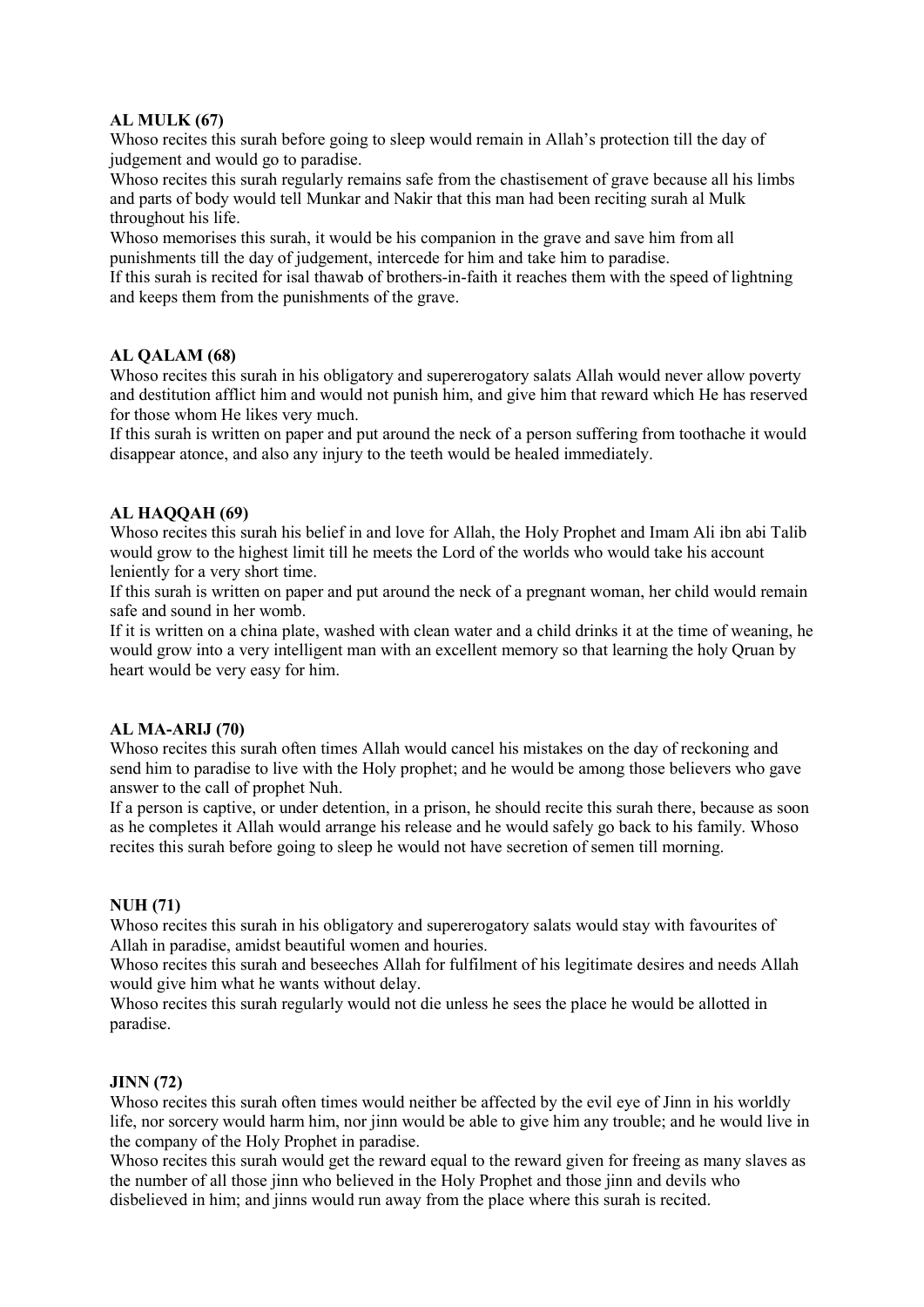If a person goes to meet a man-in-authority after reciting this surah he would not be harassed or victimised by him; and if a prisoner recites this surah he would be soon released easily; and if a man in trouble recites this surah his worries and troubles would soon disappear.

# AL MUZZAMMIL (73)

Whoso recites this surah after Isha salat or late in the night, it would guard him for 24 hours. This surah purifies the life of the reciter, and his death would be peaceful.

The reward for reciting this surah is equal to the reward of those who set free as many slaves as the number of jins and devils; Allah would remove poverty and other worries from the reciter of this surah, he would have a trouble free time on the day of judgement; and whoso recites this surah regularly would see the Holy Prophet in his dream who would listen to his lawful desires and fulfil them.

Whoso recites this surah hundred times during Friday night Allah would forgive him hundred faults, and a thousand virtues would be recorded in his record of deeds.

# AL MUDDATHTHIR (74)

Whoso recites this surah in obligatory salat Allah creates love of the Holy Prophet in his heart and treats him as one of the close friends of the Holy Prophet; and he would not face any trouble in the life of this world. Whoso recites this surah would get reward ten times the number of those who believed in the Holy Prophet or disbelieved in him.

Whoso recites regularly this surah and at the end beseeches Allah to give him the memory to learn the holy Quran by heart, Allah would grant him such a memory to memorise the holy Quran before he dies; also whatever he seeks from Allah, He would fulfil his lawful desires.

## AL QIYAMAH (75)

Whoso recites this surah regularly, and acts upon it, would rise from the grave on the day of reckoning fresh, smiling, looking good and join the company of the Holy Prophet, and would pass mizan and sirat with ease, because the Holy Prophet and Jibrail would give witness that he was an upright man who believed in the day of judgement and so always carried out the divine commands. He would have more than enough means of livelihood and would be under divine protection; and no man-in-authority would harm him

## AL DAHR (76)

Whoso recites this surah on Thursday mornings would live in the company of the Holy Prophet in paradise, and particularly he would be given a privilege to have beautiful wives. Whoso writes this surah on a china plate, washes it with clean water, and drinks it, would get rid of heart ailments, also it would make his body and mind strong.

## AL MURSALAT (77)

Whoso recites this surah, knowing its meaning and interpretation, would sincerely love the Holy Prophet; would never associate others with Allah; and if he recites it at a time of quarrel or conflict with his opponent he would have an upper hand over his enemy; also a man-in-authority or a judge would also help him against his enemy.

If this surah is written on a china plate, washed with onion water and given to a person who has stomach ache to drink, the pain would go.

## AL NABA (78)

Whoso recites this surah daily for one year he would go to hajj in the following year.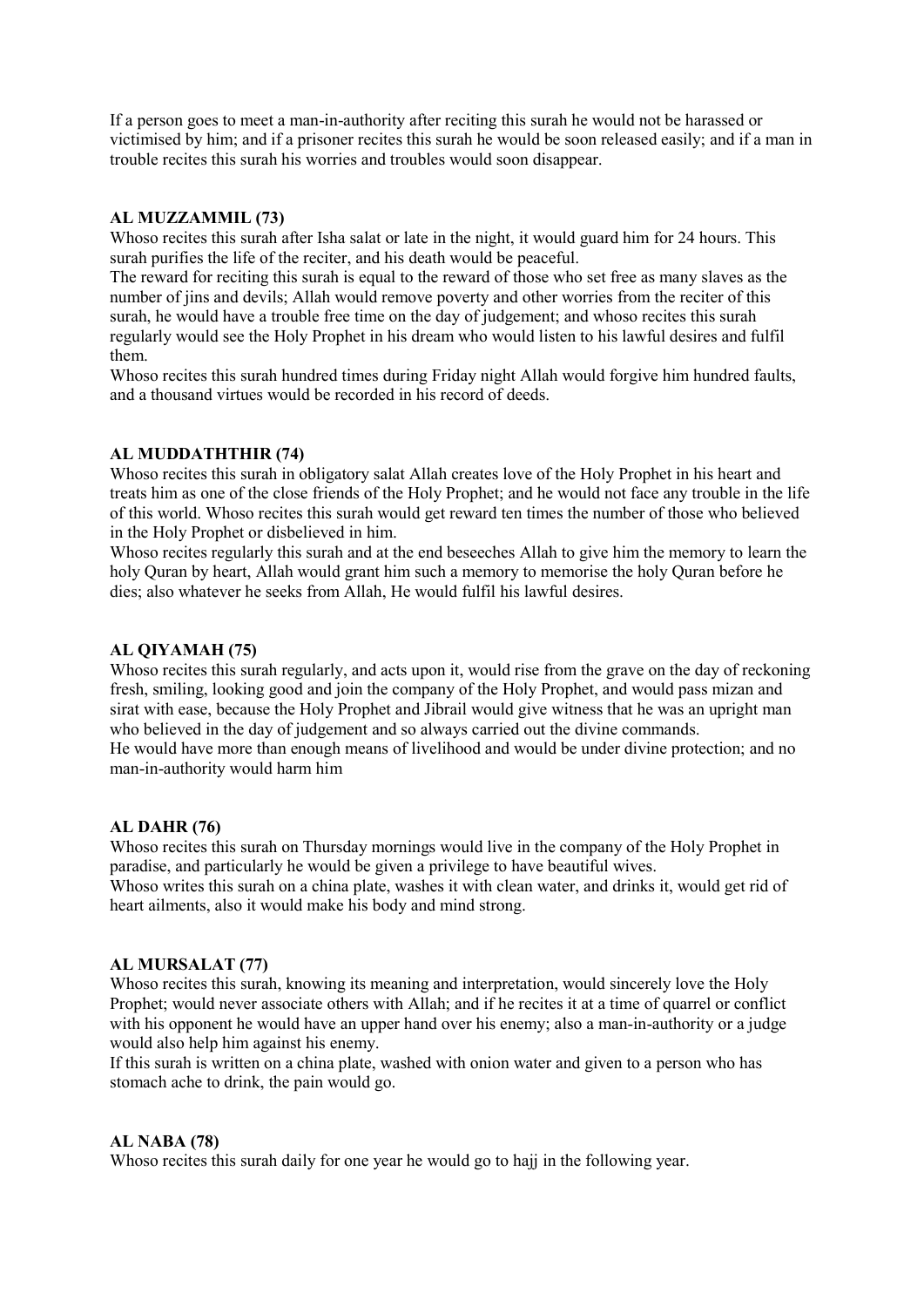Whoso recites this surah and memorises it would not be examined on the day of reckoning more than the time in which this surah is written down, or a salawat is recited or a salat is prayed, then he would be sent to paradise.

Whoso writes this surah on paper and wears it as a tawiz around the neck lice would not enter in his hair; and there would be a marked increase in his energy, strength and prestige.

Whoso recites this surah to remain awake would be able to do so.

Whoso recites this surah in journey in the night for protection, his belongings would not be stolen by robbers or thiefs throughout the night.

## AL NAZI-AT (79)

Whoso recites this surah would die in peace and tranquillity; Allah would raise him from the grave smiling and happy; Allah would not punish him on the day of judgement, rather refreshing drinks would be given him to drink and then he would be sent to paradise. In this world if he recites it to encounter his enemies, they would run away without inflicting any harm on him; and the fear of the person with whom he has some business would disappear and he would remain fully safe.

## ABASA (80)

Whoso recites this surah would come out from his grave happy and smiling on the day of reckoning and have prestige and high position under the mercy of Allah in paradise.

To have a safe and protected journey recite this surah at the beginning of the journey.

## AL TAKWIR (81)

Whoso recites this surah, Allah would not humiliate him on the day of reckoning when his record of deeds would be made known, then he would look at the Holy Prophet who would provide him protection.

If this surah is recited for a person who is suffering eye-sore or secreting tears, he would be cured inshallah. To cure eye troubles write this surah on paper and hang around the neck of the patient.

## AL INFITAR (82)

Whoso recites this surah and surah al Inshiqaq in his obligatory and supererogatory salats, Allah would have a glance of mercy on him on the day of judgement throughout the progress of reckoning, would not humiliate him by disclsonig his hidden deeds, at the time of making known his record of deeds, and would forgive him.

If this surah is written on paper and put around the neck of a person who is under detention or in prison he would get his freedom and would also be free from fears and threats very soon. Whoso recites this surah at the time when it rains, Allah would forgive him his sins equal to the drops of rain. To remove eye-sore and improve eye sight recite this surah and breathe it over the eyes.

## AL TATFIF (83)

Whoso recites this surah in his obligatory salats Allah would keep him away from the fire of hell; he would not be questioned nor he would have to pass over the bridge of hell; he would go to paradise directly after drinking cool scented water.

If this surah is recited at the place where money, valueable articles and documents are kept, Allah would see that they remain safe from every possible calamity.

## AL INSHIQAQ (84)

See (i) of 82. Whoso recites this surah, his record of deeds would not be used against him.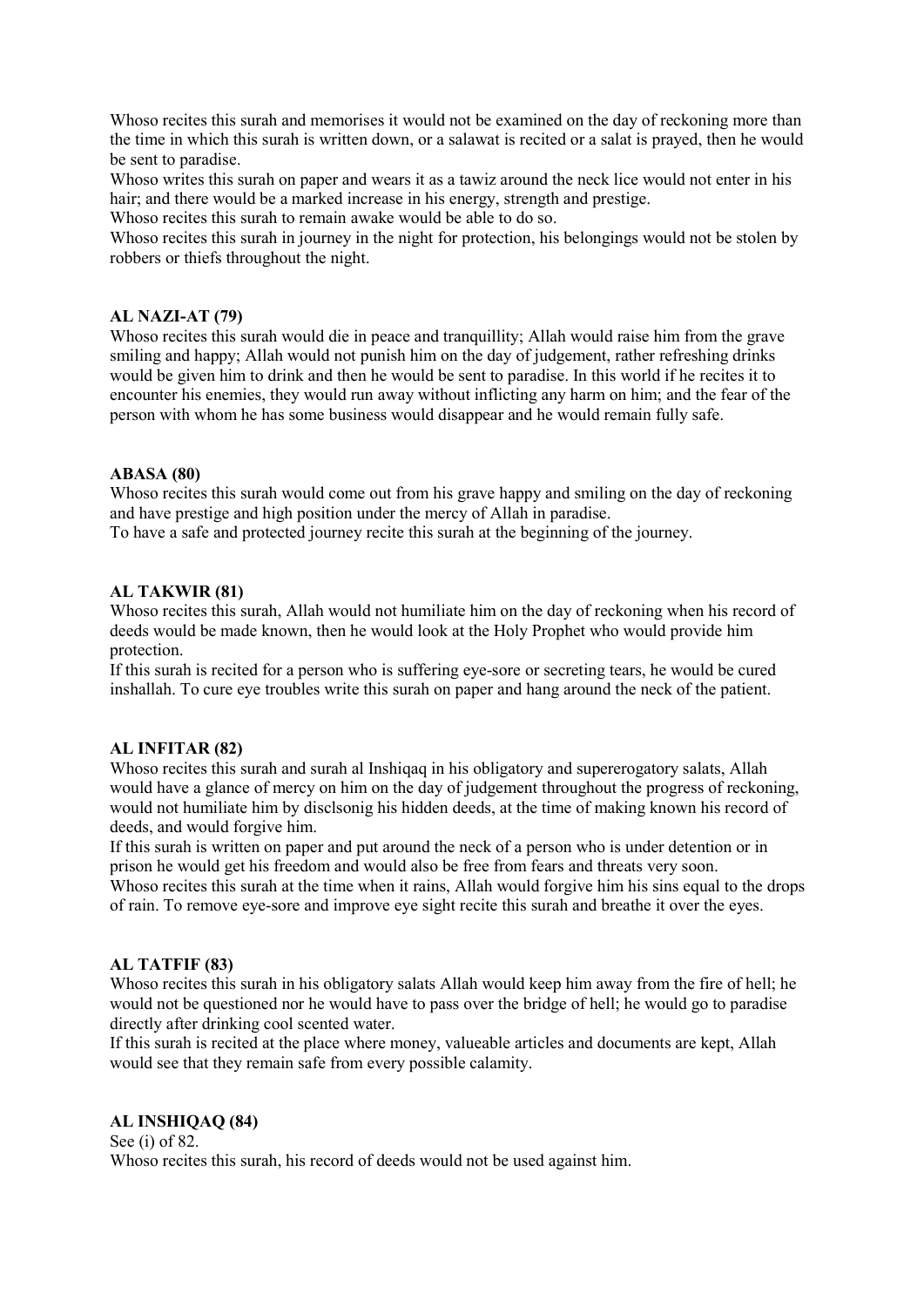If this surah is written on paper and put around the neck of a pregnant woman as a tawiz, she would deliver the child easily without delay; but as soon as the child comes out the tawiz should be removed at once because this surah would take out every thing from her inside.

If this surah is written on paper and hung as a tawiz for the protection of cattle they would remain safe from all calamities; if it is hung on the wall of a house it would remain safe from wild animals.

## AL BURUJ (85)

Whoso recites this bountiful surah would rise on the day of judgement among the prophets, messengers and virtuous servants of Allah; and Allah would give him reward ten times the number of those who prayed salat of Jumu-ah and were present of on the day of Arafa, and also keep him free from fear and hardship.

If the written text of this surah on paper is put around the neck of a child as a tawiz his weaning would be made easy.

Whoso recites this surah, while sitting on the bed, he would remain in Allah's protection till morning.

## AL TARIQ (86)

Whoso recites this surah in his obligatory salats, Allah would bestow prestrige and position on him on the dayof judgement, virtues equal to the number of stars in the sky would be credited to his record of deeds; and he with his believing friends would go to paradise.

If this surah is writrten on a china plate, washed with clean water and with this washes a wound, the wound would heal and swelling would disappear.

If this surah is recited over an utensil and then medicine is given in it, pain would go away.

#### AL ALA (87)

Whoso recites this surah in his obligatory and supererogatory salats it would be said to him: "Enter paradise from whichever door your like."

Imam Ali ibn abi Talib used to recite this surah in his Isha salat. He said: "If you know the blessings of this su rah you will recite it 20 times every day. Whoso recites this surah it is as though he has recited the heavenly scriptures sent down on Musa and Ibrahim."

Whoso recites this surah would receive reward equal to the number of each letter of the scriptures given to prophet Ibrahim, prophet Musa, and the holy Prophet.

If this surah is recited to remove pain in the ear or neck or heal a sickness, it would do so very soon. It would also cure piles, broken limb.

If written text of this surah is put around the neck of a person suffering piles, it would be cured very soon.

#### AL GHASHIYA (88)

Whoso recites this surah regularly in his obligatory and supererogatory salats, he would receive Allah's mercy in this world and in the hereafter; he would be protected from the fire of hell, and he would have a smooth sailing during the reckoning.

If this surah is recited for a child (human or animal) who screams very much, he would get rid of this habit and have an ordinary life of a child.

If a person is suffering pain in a molar tooth or in the teeth recite this surah to remove pain, uneasiness.

If some one eats food after reciting this surah over it, Allah would keep him safe from any harm in the food.

If this surah is recited for a man who is straying he would come back on the right path.

## AL FAJR (89)

Recite this surah in your obligatory and supererogatory salats because it is related to Imam Husayn, so the reciter would be in the company of Imam Husayn on the day of judgement and in paradise.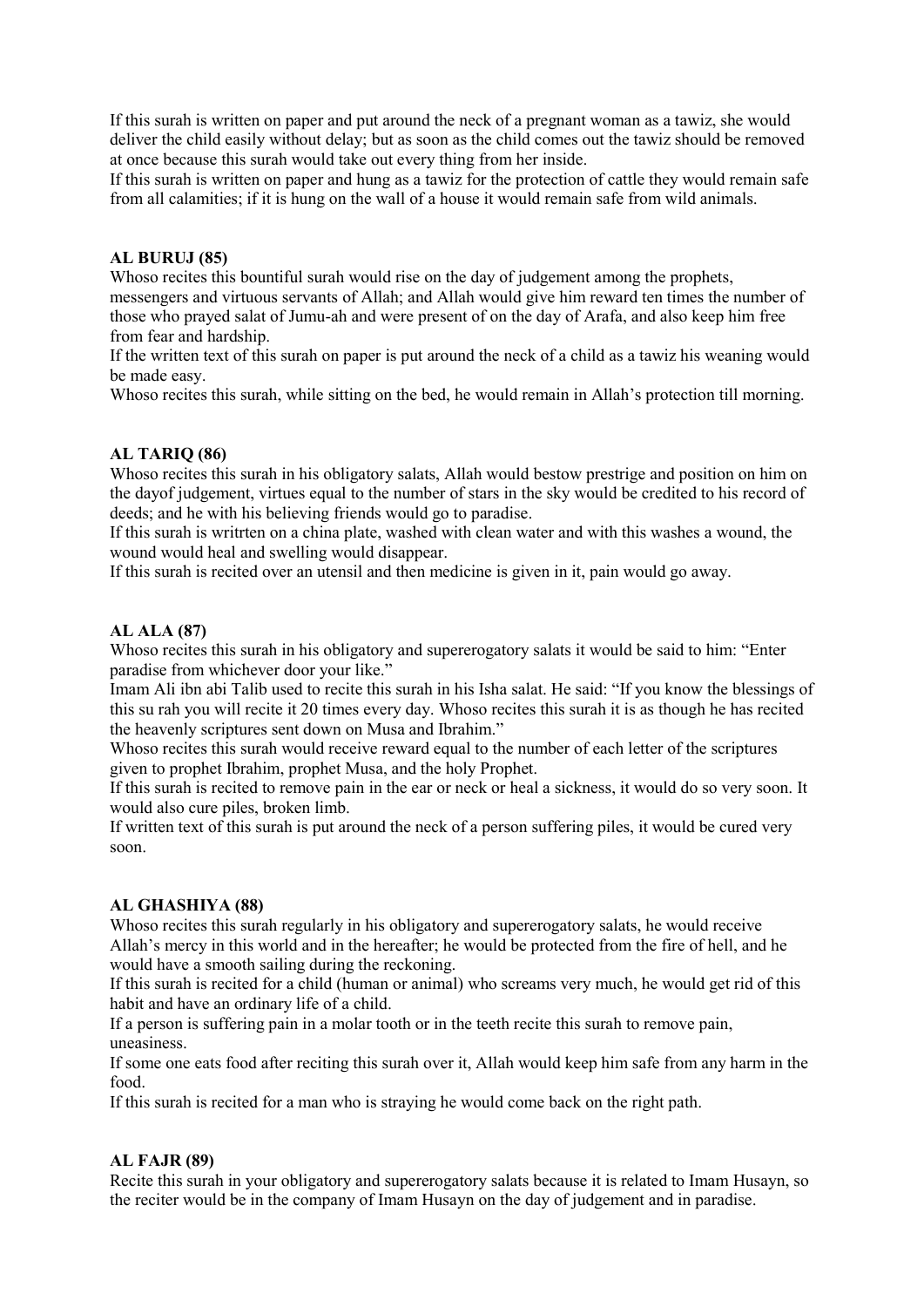Moreover, Allah would forgive his sins equal in number to the reciters of this surah, and on the day of judgement a light would be with him. In this world he would remain in the protection of Allah for 24 hours after the recitation.

Whoso writes this surah on paper, and wears it around his neck as a tawiz and sleeps with his wife, Allah would give him a blessed and virtuous son who would be a source of comfort to him. This written surah as a tawiz can also be put around the neck of the wife.

## AL BALAD (90)

Whoso recites this surah would inshallah enjoy high reputation among the pious people in this world and in the next world live with the prophets and martyrs as their friend.

Whoso recites this surah Allah would keep him safe from His anger and displeasure and exempt him from the fire of hell.

If this surah is written on paper and put on around the neck of a new born child as a tawiz the child would inshallah remain safe from those ailments which usually afflict children, moreover the child would not cry much and fits would not attack him.

## AL SHAMS (91)

Whoso recites surahs al Shams, al Layl, al Zuha and al Inshirah on any day or any night, there is nothing which would not give witness for his recitation of these four surahs on the day of judgement, so much so that the reciter's hair, face, blood, muscles and bones would give witness and everything on earth would come forward to stand witness for him. Then Allah would say: "I have accepted the evidence of all of you for my servant, now I send him to paradise. Whatever he likes will be given to him there, and more through My mercy and favour."

Whoso recites this surah is like that very rich man who gives away in charity all that which he has; and if the reciter is not a man of means, Allah would provide for him favourable turn of circumstances and divine guidance, he would be guarded wherever he might be, many benefits would be made available to him; he would be a amiable and popular man among the people; Allah would increase his means of sustenance and he would be freed from losses, worries and poverty.

Whoso writes this surah on a china plate, wash it with clean water and drinks it, inshallah, his trembling would go away.

# AL LAYL (92)

#### As (i) of  $(91)$

Whoso recites this surah would receive from Allah gifts and benefits which would please him very much; all his worries and hardships would disappear; Allah would make him self-sufficient and wellto-do.

Whoso recites this surah 15 or 20 times before going to sleep, he would see pleasing dreams and no evil would come near him during his sleep, as he would be under Allah's protection.

Whoso recites this surah in Isha or tahajjud salat is as if he has recited 1/4th of the holy Quran; Allah would accept this salat.

If this surah is recited in the ear of an unconscious person or an epileptic he would, inshallah, at once, become a normal man, regaining his senses.

## AL ZUHA (93)

As (i) or  $(91)$ 

Whoso recites this surah, it would intercede for him on the day of judgement; and virtues ten times the number of beggars and orphans who have lived in days gone by would be written in his record of deeds.

If this surah is written over the name of a person who has disappeared, inshallah, he would come back safe and sound.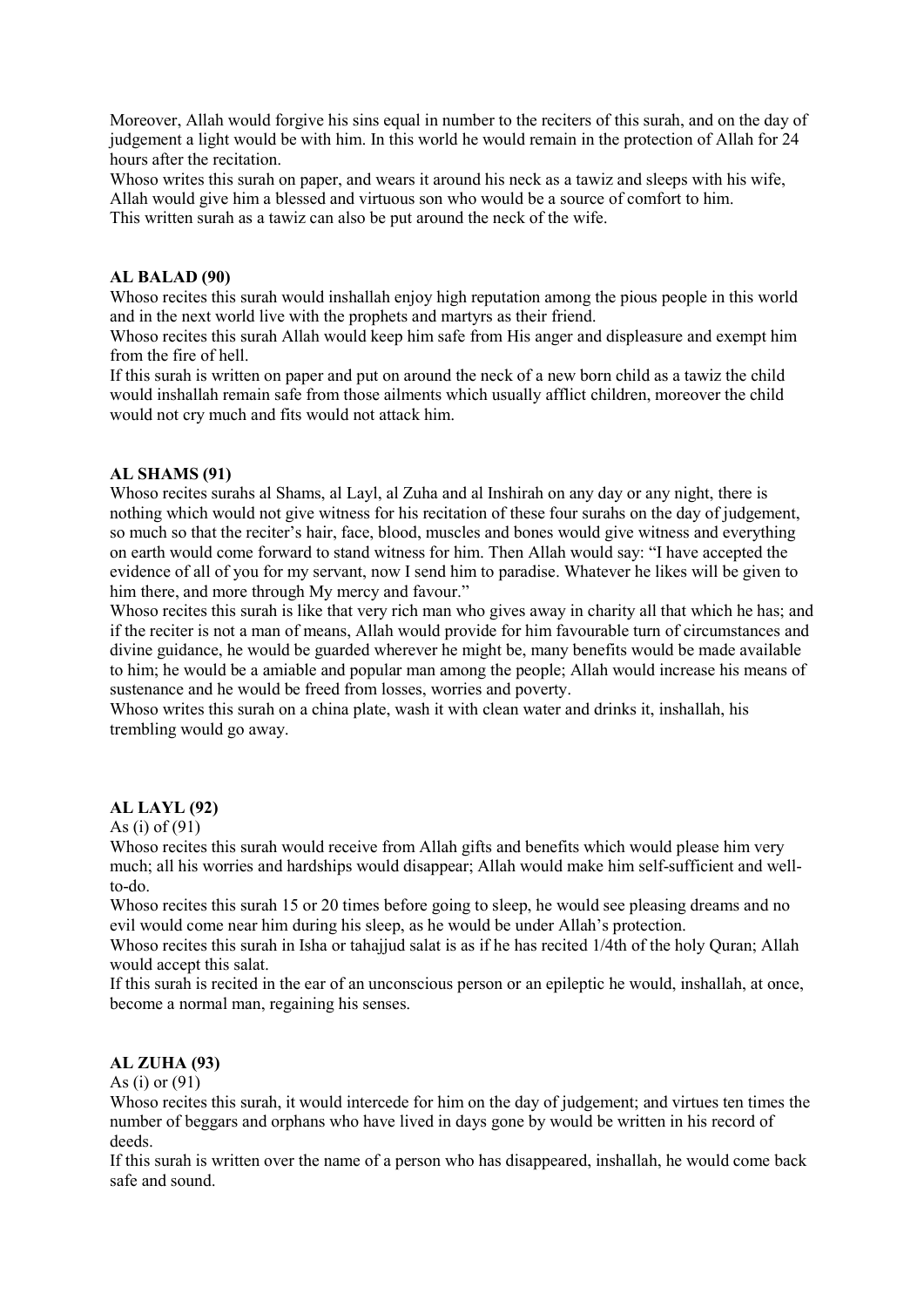If a person keeps something at some place and forgets to bring it with him, and recites this surah that thing would remain in Allah's protection till he goes there and takes it.

# AL INSHIRAH (94)

As (i) of 91.

Whoso recites this surah Allah would give him safety and conviction.

Whoso recites this surah on the chest, every ailment in the chest such as palpitation of heart etcetera, would be cured.

If this surah is written on a china plate, washed with clean water and given to a person whose urine is not passing through, inshallah, after drinking it his urine would pass through easily.

If a patient suffering cold drinks this water inshallah he would be fully cured.

#### AL TIN (95)

Whoso recites this surah in his obligatory and supererogatory salats Allah would send him to paradise. Whoso recites this surah would receive reward from Allah, inshallah, beyond his imagination; he would be treated like a sahabi (companion) of the Holy Prophet; and he would live in paradise happy and fully satisfied.

If this surah is recited over the food before eating Allah would not let any harmful ingredient in it does any harm to the eater, even if it contains lethal poison.

## AL ALAQ (96)

Whoso recites this surah and dies thereafter on the same day, he dies like a martyr and would have all the facilities a martyr, who had fought alongwith the Holy Prophet, has.

Whoso recites this surah would inshallah receive the reward given for reciting the whole Quran, and given to a warrior who fights in the cause of Allah.

Whoso recites this surah while travelling on a ship Allah would not let him drown if such a situation develops on the sea or river.

Whoso recites this surah over his storehouse or godown Allah would keep it safe from every kind of calamity, theft and pilferage; and if it is a treasure or safe his wealth and belonging would remain safe in it.

If a man recites this surah before going on a journey he would inshallah remain safe from calamities, hardships and worries during the journey.

#### AL QADR (97)

Whoso recites this surah in loud voice is like him who fights in the cause of Allah, and whoso recites it in slow voice is like him who has shed his blood in the cause of Allah; whoso recites this surah ten times in a single sitting his ten thousand sins would be forgiven.

To remain safe from dehydration take a new earthen utensil, fill it with clean water, recite this surah 30 times over it, then drink it; and also use it for wuzu.

Whoso recites this surah in his obligatory salats Allah would appoint an announcer who would announce: "O servant of Allah, all your past sins have been forgiven, now live like a pious Muslims." Whoso recites this surah, his reward would be equal to that man who fasts for the whole month of Ramzan; and whoso recites it in the night of

Qadr (laylatul qadr) is like him who fights in the cause of Allah; and if this surah is recited on the door a godown or a storehouse or a safe, the goods in it or belongings in the safe would remain under Allah's protection, and save the owner no one would be able to take out anything from it.

Whoso recites this surah, he, alongwith his friends and helpers, would be the favourites of Allah on the day of judgement.

If this surah is written on a new and clean utensil and a person afflicted with facial paralysis continuously looks on it, Allah would free him from the paralysis.

Whoso recites this surah 15 times after the Isha salat, would remain in Allah's protection till the next night, and if he recites 7 times every night, Allah would protect him till daybreak.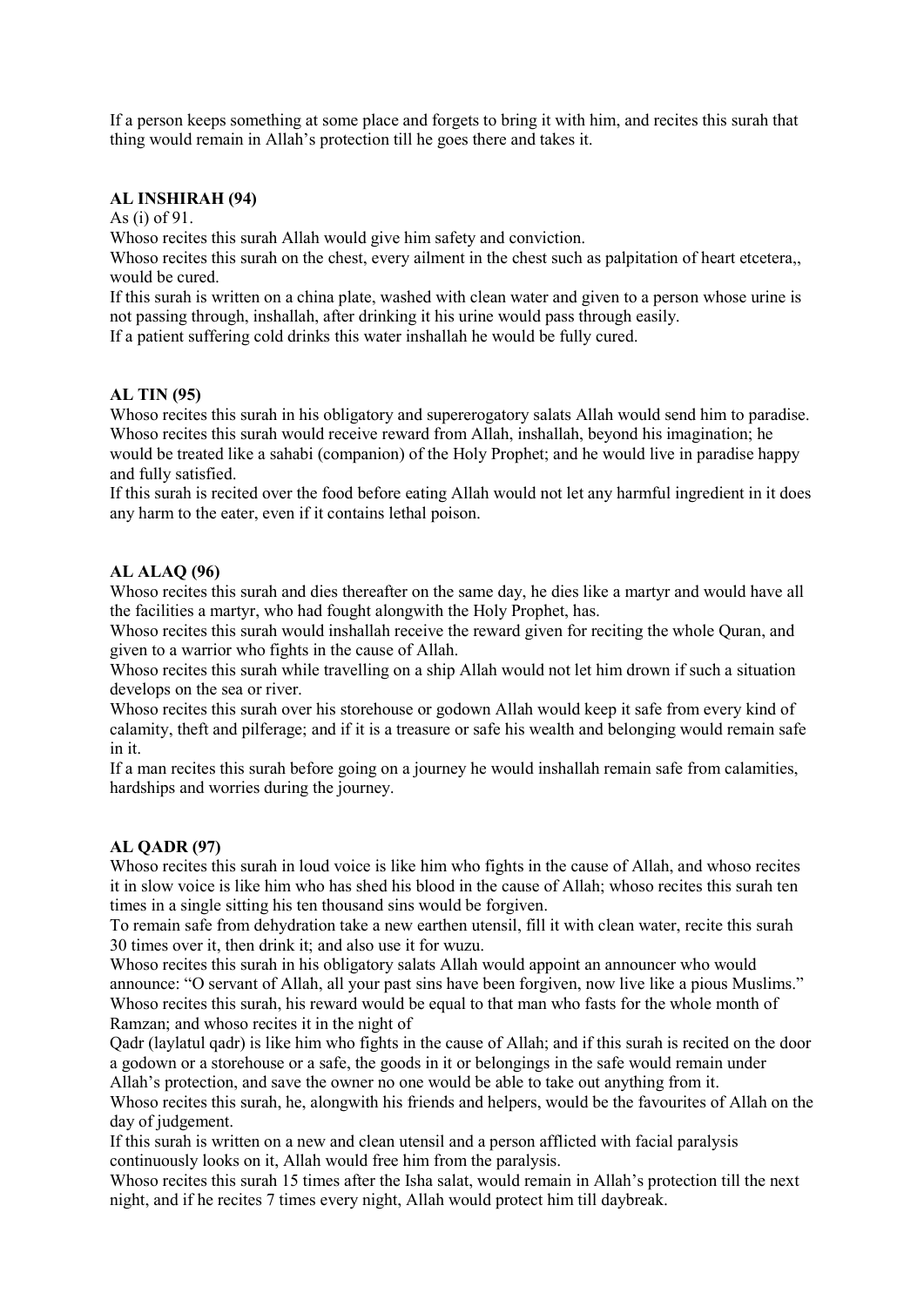Whoso recites this surah over his gold, silver and jewelry Allah would increase his belongings and all his valuables would remain safe from theft and damage. The same would happen if this surah is recited over water and with it these valuables are washed and cleaned.

# AL BAYYINAH (98)

Whoso recites this surah becomes a staunch believer in tawhid, keeps no relation with polytheists, follows strictly laws given by the Holy Prophet, so on the day of judgement his reckoning would be very easy.

Whoso recites this surah, Imam Ali ibna abi Talib would take care of him on the day of judgement and keep him in his company.

As (vi) of (97)

If this surah is written on a loaf of bread and a suspected thief eats it he would confess at once. If the name of a suspected thief is written on a ring and this surah is recited over it, it would move if he is the thief. If this surah is written on paper and put around the neck of a patient, suffering jaundice, as a tawiz, the disease would disappear, this tawiz would also cure whiteness in the eye and white spots on the body.

If this surah is written on a china plate, washed with clean water, and a pregnant woman drinks, her delivery would be easy, and the child would be born in very pleasant circumstances and would be loved and admired very much.

If this surah is written on a paper and put around the neck as a tawiz swelling of every kind would, inshallah, disappear.

# AL ZILZAL (99)

Whoso recites this surah regularly in his supererogatory salats would never be in a place where an earthquake quakes, he would not die in an earthquake or by a lightning, nor he would die on account of any calamity, till he dies a natural death; and when he is going to die an angel would come and sit near his head and say to Izrail; "treat him kindly since he is a favourite of Allah, as he used to remember Allah very much." Along with angel this surah would also say the same words. Izrail would say that Allah has also commanded him not to take out his soul without his permission. When the reciter sees the place allotted to him in paradise, he would give permission to Izrail to take out his soul.

He would die a very peaceful death. After death seventy thousand angels would take him to paradise. At the time of entering into paradise Allah would say: "My servant you are a decoration for My paradise, live wherever you like. All the facilities of paradise are at your disposal." Whoso recites this surah would get reward of a man who has recited one fourth Quran. As (iv) of 97.

Whoso writes this surah on paper and wears around the neck as a tawiz and goes to a man of authority his fear of that man-in-authority would disappear and he would come out fully satisfied from the interview.

As (vi) of 97.

## AL ADIYAT (100)

Whoso recites this surah regularly Allah would raise him on the day of judgement with special companions of Imam Ali ibn abi Talib, and he would move in their company all the time. Whoso recites this surah Allah would give him reward equal to the man who has recited the whole Quran.

Whoso recites this surah regularly all his debts would be repaid in full.

If this surah is recited for a frightened person his fright and fear would disappear and his safety would be guaranteed.

# AL QARI-AH (101)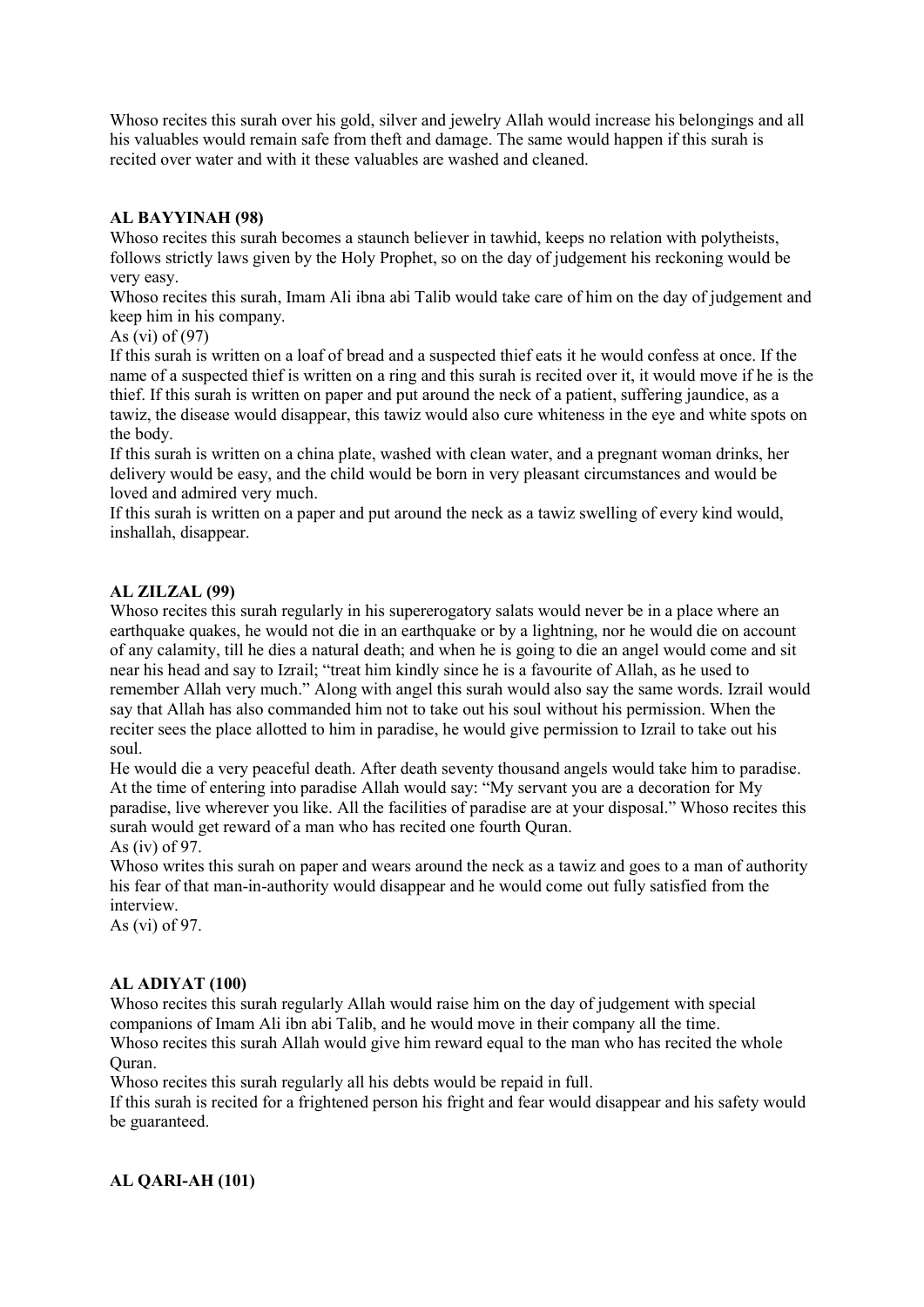Whoso recites this surah often times Allah would keep him safe from Dajjal, antichrist, so he would not say yes to the call of Dajjal; he would also not go near the fire of hell, his good deeds would outweigh his sins at the time of reckoning.

Whoso writes this surah on paper and hangs it in the house, his poverty would go and prosperity would come in. If the written text of this surah as a tawiz is put around the neck, failing business would suddenly become a highly profitable enterprise.

## AL TAKASUR (102)

Whoso recites this surah before going to sleep he would remain in Allah's protection, and hardships and worries of the grave would not trouble him.

Whoso recites this surah in his obligatory salats reward to be given to a hundred martyrs would be credited to his account, and if this surah is recited in supererogatory salats the reward would be equal to the reward of fifty martyrs.

Whoso recites this surah in his obligatory salats forty rows of angels would pray with him. Whoso recites this surah would not be asked to give account of those favours he enjoyed in this world. Whoso recites this surah at the time when it starts raining all his sins would be forgiven.

Whoso recites this surah at Asr time he would remain in Allah's protection till the sunset next day. Whoso recites this surah a voice is heard in the skies, saying: "Who is he who gives thanks to Allah like this man."

# AL ASR (103)

Whoso recites this surah in his optional salats Allah would raise him, on the day of judgement , with a smiling face and glittering eyes, ten virtues would be credited to his record of deeds; he would be among the companions of Imam Ali ibn abi Talib, and eventually Allah would send him to paradise. If this surah is recited over the place where valuables are kept concealed, these things would remain safe there, till the owner himself takes it out.

# AL HUMAZAH (104)

Whoso recites this surah in his optional salats Allah would remove his poverty and make easy for him earning of livelihood, keep him safe from accidental death; and virtues equal to the number of those who ridiculed the Holy Prophet and his companions would be credited to his account.

If this surah is written on paper and put around the neck of a man whose eyes are aching, the pain would be cured. Recite this surah and breathe over the man who is a victim of an evil eye, the effects of the evil eye would disappear, inshallah.

## AL FIL (105)

Whoso recites this surah in his obligatory salats, plains, mountain trees and even the particles of sand would bear witness that he was a sincere prayer of salats, and on the day of judgement an announcer would announce:

"Allah has accepted the witnessing, you go to paradise without reckoning because Allah has accepted you as His friend and approved your deeds."

In this world Allah would keep him safe from ignorable and mean qualities which transform a human being to a beast.

If this surah is recited over a weapon it would hit the target and destroy enemies' weapons.

If this surah is recited and breathed over a person in trouble, his worries and troubles would disappear. The reciter of this surah would always have an upper hand over his opponent.

## AL QURAYSH (106)

The reciter of this surah is like him who has circumambulated holy Kabah and stayed in the holy masjid for continued prayers.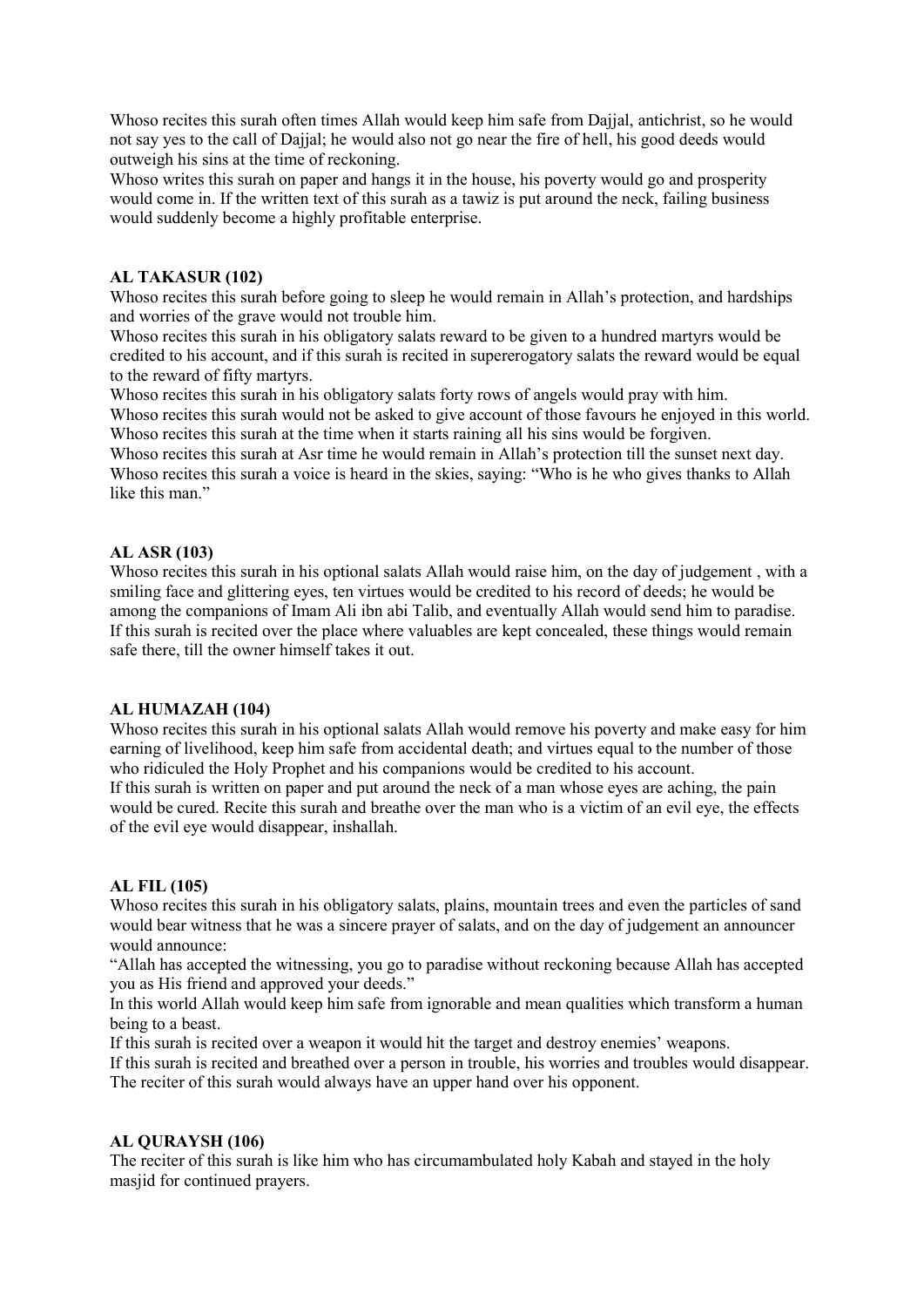Whoso recites this surah often times, Allah would, on the day of judgement, give him one of the means of transport of paradise which would take him to a very slect part of paradise.

If this surah is recited over the food before eating it, it would not harm the eater; and it would have cure of every ailment, inshallah.

If this surah is recited over water and it is sprinkled over a man with a heart ailment whose cause is not known, Allah would cure this ailment.

#### AL MA-UN (107)

Whoso recites this surah in his obligatory and optional salats, his fasts and salats would, inshallah, be approved, and he would not be examined for the misdeeds he has done in the world; and in this world he would by protected by Allah as long as the zakat -payers are paying the zakat.

Whoso recites this surah a hundred times after the Fajr salat Allah would protect him till the next Fajr salat.

#### AL KAWTHAR (108)

Whoso recites this surah in his obligatory and optional salats Allah would give him, on the day of judgement, water from the river Kawthar to drink and he would be in the company of the Holy Prophet under the tree of Tuba, in paradise; and the virtues ten times the number of those who sacrifice animals on the day of hajj would be recorded in the record of his deeds.

He who recites this surah a hundred times on Friday night would, inshallah, see the Holy prophet in his dream.

#### AL KAFIRUN (109)

Al Kafirun is one fourth part of the Quran. After reciting this surah say: "I worship the one and only Allah, and my religion is Islam."

Whoso recites surah al Ikhlas and this surah before going to sleep, Allah would never let polythism touch him.

Whoso recites this surah and sura al Ikhlas in any of his obligatory salats Allah would forgive his, his parents' and his children's sins, and if his name is written in the register of unfortunate and disobedient persons, it would be erased from it and written in the register of virtuous and fortunate

people, and on the day of judgement he would be raised with the martyrs.

Teach your children this surah to recite at the time of going to sleep because no harm would come to the reciter while he is sleeping.

Whoso recites this surah, Shaytan does not come near him, and on the day of judgement Allah would dispel his fear and fright.

Whoso recites this surah ten times at daybreak and seeks fulfilment of his legitimate desires in this world or in the hereafter, Allah would hear and give him what he wants.

## AL NASR (110)

Whoso recites this surah in his obligatory or optional prayers, Allah would protect him from the mischief of his enemies; and on the day of reckoning he would have a document of safety in his hand in which it would be written that Allah has granted him safety from the heat of hell-fire. All along the way to paradise whoever meets him would congratulate him on his good fortune.

In this world also he would get good and bounties from sources of which he has no knowledge. He would get reward like the man who was with the Holy Prophet on the day of the fall of Makka. If he recites it after surah al Fatihah in prayers his salat would be accepted.

#### AL LAHAB (111)

At the time of reciting this surah send la-nat (curse) on Abu Lahab who belied and opposed the Holy Prophet tooth and nail.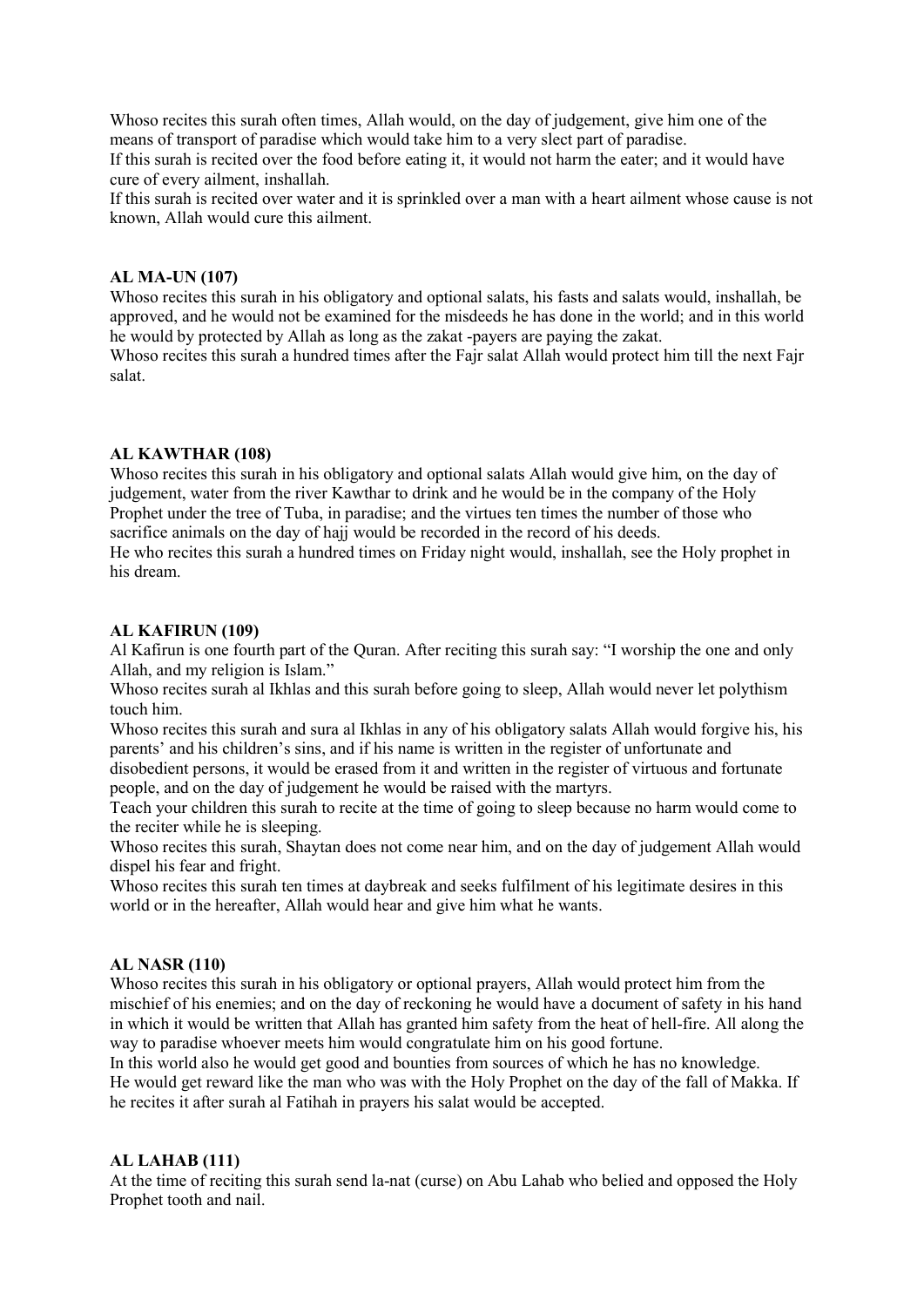Whoso recites this surah Allah would not keep him and Abu Lahab in one place; and as Abu Lahab's abode is hell, the reciter would live in paradise.

If this surah is recited before gong to sleep, Allah would keep him in His protection. If a sick person recites this surah in bed his ailment would be cured.

# AL IKHLAS (112)

This surah is one third of the holy Quran.

See(iii), (iv) of  $109$ .

Whoso recites this surah a hundred times before going to sleep Allah would forgive his sins comitted in forty years.

Whoso does not recite this surah in any of the five salats in a day all his five salats would go waste, rendered null and void.

Whoso recites this surah in his obligatory salats Allah grants him good in this world as well as in the next life and forgives him, his parents and his children.

When the Holy Prophet prayed the funeral salat of Sad bin Maz, seventy thousand angels were praying with him including Jibrail, because Sad used to recite this surah very much, sitting, standing, walking, riding, all the time.

Recite this surah and bismillahir rahmanir rahim on the right side, on the left side, upward and downward.

When a person goes to see an unjust man-in-authority, he should recite this surah 3 times and close the fist and open it when the interview is finished.

Imam Jafar al Sadiq said that in salats this surah or surah al Kafirun can be recited in place of any other surah but no other surah should be recited in place of these two surahs.

Do not recite this surah in one breath.

Whoso recites this surah ten times at the time of going out from the house remains in the protection of Allah till he comes back.

Imam Ali ibn abi Talib used to recite this surah in every salat. The Holy Prophet said:

"O Ali, surah al Ikhlas is your favourite and beloved surah because you are the favourite and the beloved of Allah."

Whoso recites this surah in his bed Allah forgives his sins committed in 50 years.

Whoso recites this surah once is like he who has recited one third of the Holy Quran, Injil, Tawrat and Zabur.

Imam Ali ibn abi Talib said: "Whoso recites surah al Ikhlas before dawn whatever frightens him would disappear, he would not make any error that day however much Iblis might try.

Whoso recites surah al Fatihah once and this surah 30 times in each of the first two rak-ats of tahajjud all the sins he might have committed would inshallah be forgiven.

The Holy Prophet said: "O Ali, you are like surah al Ikhlas. Whoso recites this surah once it is as if he has recited one third of the Quran; whoso recites it twice it is as if he has recited two third of the

Quran; whoso recites it thrice it is as if he has recited the whole Quran. Just like it is your case. Whoso loves you in his heart for him is the reward equal to one third worship of all the people; whoso makes your love known to the people, for him is the reward equal to two-third worship of all the virtuous people; whoso gives expression to your love with his limbs (by deeds), for him the reward is equal to the whole worship of all the virtuous people." Say 3 times kazalikallahu rabbi (like this is my Allah) when you finish reciting this surah.

Whoso recites this surah on the graves of believing men and believing women earns great rewards. Allah likes very much those who recite this surah regularly.

It is a fortress for protection against every kind of affliction and calamity.

If this surah is recited for a dead person the reward is of reciting the whole Quran.

If this surah is recited over the eyes of a man suffering eye-sore he would be cured.

Whoso recites this surah ten times while passing by a graveyard for those believers buried therein,

would earn reward equal the number of buried believers.

Imam Muhamamd bin Ali al Baqir said:

"Once Ali gave 400 advices to his companions in a single sitting to make better the day to day life and have a good knowledge of religion: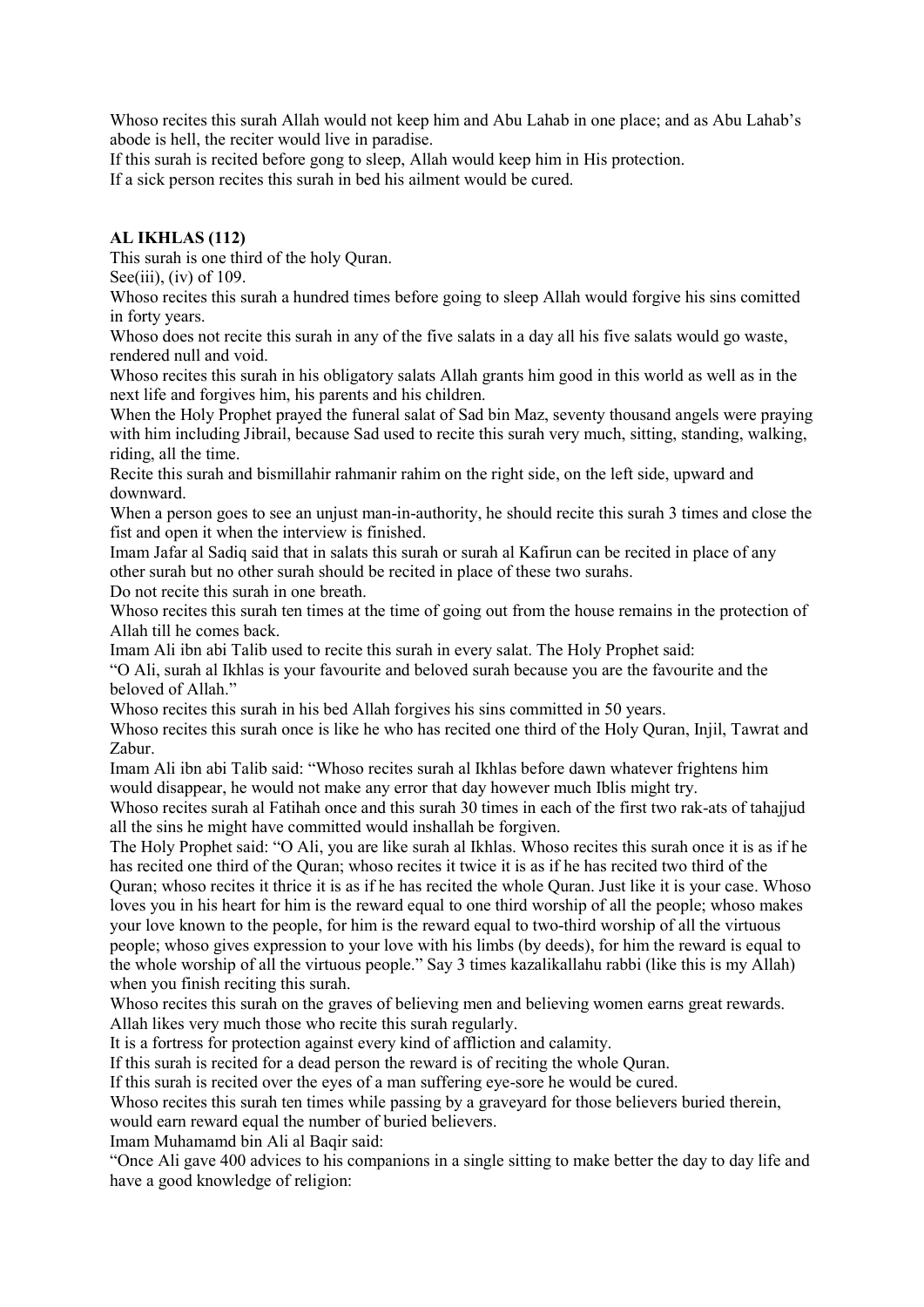Recite surah al Ikhlas before daybreak; also surah al Qadr and Ayat ul Kursi; all fears would disappear, and the reciter would not do any wrong the whole day however much Iblis might try. Go out on a Thursday morning in quest of fulfilment of your needs. Whenever a man goes out of his house he should recite the last verses 190 to 200 of Aali Imran, Ayatul Kursi al Qadr and al Fatihah if he wants his efforts to be fruitful in this world and get a reward in the hereafter.

When Shaytan creates evil ideas in your mind seek Allah's protection, saying:

amantu billahi wa bi rasulihi mukhlisan lahud din

At the time of putting on new garments; do wuzu, pray a 2 rak-at salat; in each rak-at recite surah al Fatihah, Ayatul Kursi, surah al Ikhlas, surah al Qadr; and give thanks to Allah for providing comforts of life and good position in society.

Recite regularly:

la hawla wa la quwwata illa billahil aliyyil azim.

The reciter would not disobey Allah, always an angel would seek forgiveness for him, and Allah would have mercy on him.

Say assalamu alaykum (peace be on you all whenever you enter your house, and if there is no one in the house say: assalamu alayna min rabina (peace be onus from our Lord).

And while going in the house recite surah all Ikhlas because it would drive away poverty and bring prosperity. Imam Jafar al Sadiq said:

One day the Holy Prophet asked his companions:

"Who among you always fast?"

"O, prophet of Allah, I do," replied Salman Farsi.

"Who among you remain awake the whole night?" asked he.

"I do," said Salman.

"Who among you recite the whole Quran every day?" He asked.

"I do", said Salman.

These replies annoyed some of his companions. One of them said:

"O Prophet of Allah, Salman is a Persian, so in order to prove his superiority over us, the Quraysh, he said that he always fast, though we have seen him eating and drinking water during day time; we have seen him sleeping in the nights; we have seen him quiet without uttering a single word."

The Holy Prophet said:

"Ask Salman. He will give you the answer."

Then Salman said:

"I fast thrice in a month. "Whosoever comes with a good deed for him shall be ten like thereof," says Allah; and I join the fasts of the month of Shaban with the fasts of the month of Ramazan. In this way I am like him who fasts for the whole year.

I have heard my beloved friend, the Messenger of Allah, saying that whoever, after doing wuzu, in a state of cleanliness, goes to sleep is like him who remains awake the whole night. So I go to sleep after doing wuzu. I have heard the Holy Prophet saying:

"O Ali, your example in my ummah is like surah Ikhlas; and whoever recites surah al Ikhlas once has, in fact, recited one third of the Quran, so whoso recites it 3 times has, in fact, recited the whole Quran. Whoso loves you, O Ali, from the bottom of his heart, his one third belief has perfected, then makes it known publicly his two third belief has perfected, and then helps you by deeds his belief has perfected in full.

By Allah who commissioned me as a true prophet, O Ali, I swear that if the people living on earth love you like those dwelling in the heavens, Allah would not send any one to hell."

So I recite surah al Ikhlas thrice daily."

## AL FALAQ (113)

Whoso recites, even from early age, every night 3 times surah al Falaq, 3 times surah al Nas, and 100 or 50 times surah al Ikhlas, Allah would keep him safe from every evil-eye, all ailments that afflict children, all stomach ailments, low and high blood pressure; and so long as he keeps reciting like this he would remain safe from diseases till he dies.

According to the Imams of Ahl ul Bayt it is better to recite surah al Falaq and surah al Ikhlas in the rak-at of witr, in tahajjud.